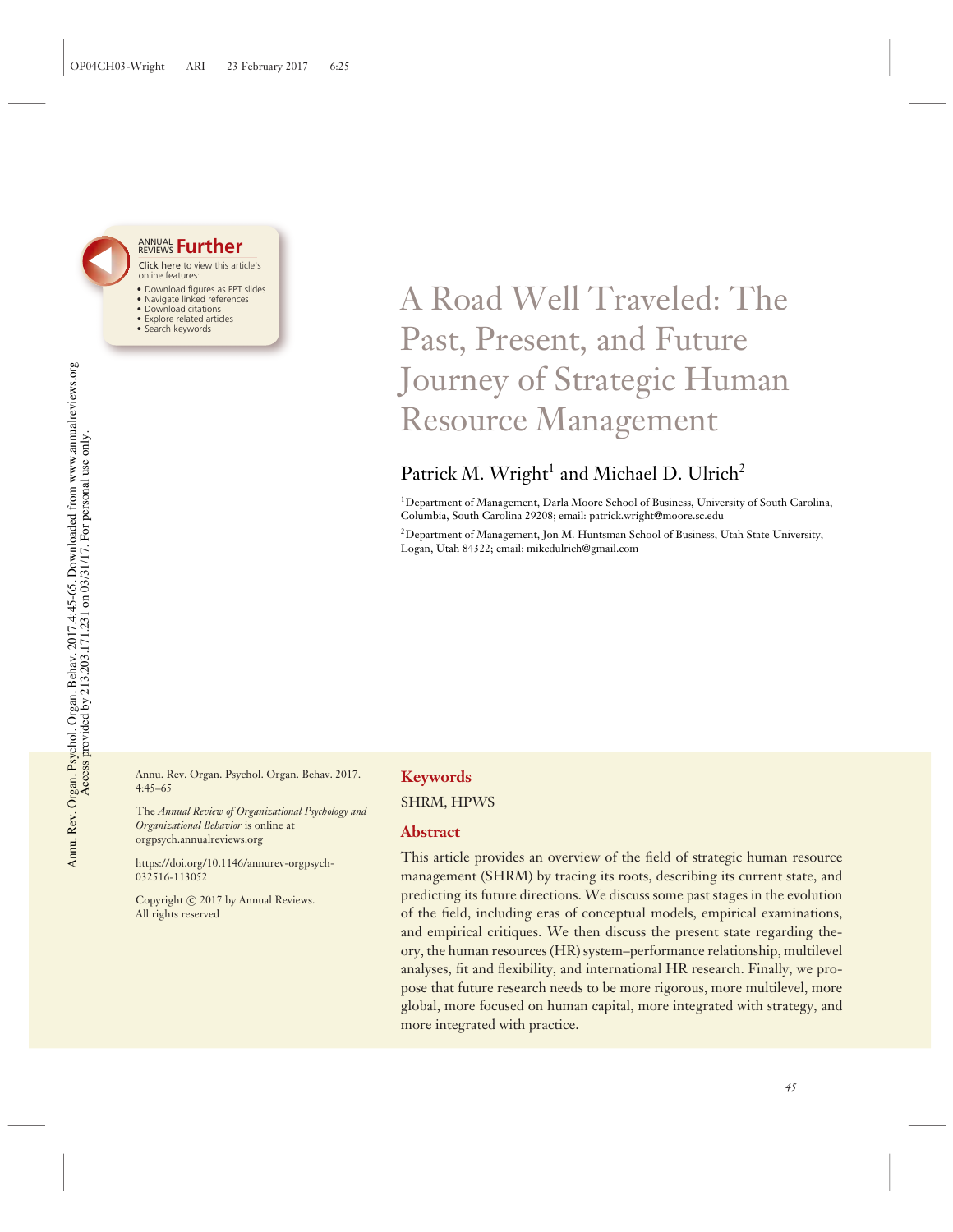#### **INTRODUCTION**

As firms seek to compete using all their available resources, their human resources (HR)—or people—have become a more important component to organizational success. This creates a need to not only manage people well, but to also do so strategically by aligning the workforce's skills and behaviors with the strategic needs of the business. This effort has increasingly been referred to as strategic human resource management (SHRM).

Wright & McMahan (1992) defined SHRM as "the pattern of planned human resource deployments and activities intended to enable an organization to achieve its goals" (p. 298). They noted that this definition differentiated SHRM from traditional human resource management (HRM) in that (*a*) it called for alignment vertically with the organization's strategy, and (*b*) it entailed coordination of HR practices horizontally through a pattern of planned action. In addition, they specified that SHRM focused on "*...* the determinants of decisions about human resource practices, the composition of the human capital resource pool (skills and abilities), the specification of required human resource behaviors, and the effectiveness of these decisions given various business strategies and/or competitive situations" (pp. 298–99).

Here, we examine the past, present, and future of research on SHRM. To do so, we first discuss the evolution of the field over its first 30 years. We then describe the current research themes that exist within the field. Finally we explore the directions in which we see future research developing.

#### **HISTORY OF STRATEGIC HUMAN RESOURCE MANAGEMENT: WHERE WE HAVE BEEN**

Although one could argue that the roots of the field of HRM date back to the dawn of civilization, most put its inception at the appearance of the first personnel department in the 1910s (Kaufman 2014). Kaufman suggests it evolved through phases of labor problems (1880–1919), industrial relations (1920–1950s), the separation of HR from industrial relations (1960s–1980), and contemporary HR (1980s to present). In this latter stage the field of HR saw the emergence of SHRM. This emergence was characterized by three shifts. First, the level of analysis moved from the effects of HR practices on individuals to its effects on organizations. Second, instead of focusing on individual HR practices, this field began to examine systems of HR practices. Finally, in recognizing the increasing importance of HR as a management tool, SHRM began to be discussed in the context of the firm's strategy.

As HRM became increasingly integrated in the business, the need to align the function with the business strategy was recognized. Foulkes (1975) was the first to note that the expanding role of the personnel function partially entailed tying HR activities to support business needs. Within a few years, authors increasingly called for aligning HRM with the strategy of the business (Beer et al. 1984, Fombrun et al. 1984), with Fombrun et al. titling their book *Strategic Human Resource Management*. Dyer (1985) distinguished between organizational HR strategies (those dealing with HR allocation, utilization, development, etc.) and functional HR strategies (those dealing with the HR department). He noted that the former are the ways in which firms align their people needs with their business needs, and the latter guide the HR function in supporting the organizational HR strategies.

#### **The Era of Conceptual Models**

Following these books, several research articles began exploring the relationship between HR and strategy. The journal *Human Resource Management* initially provided a platform for articles, both academic and practice-oriented, that sought to link HR and strategy. For instance, Miles & Snow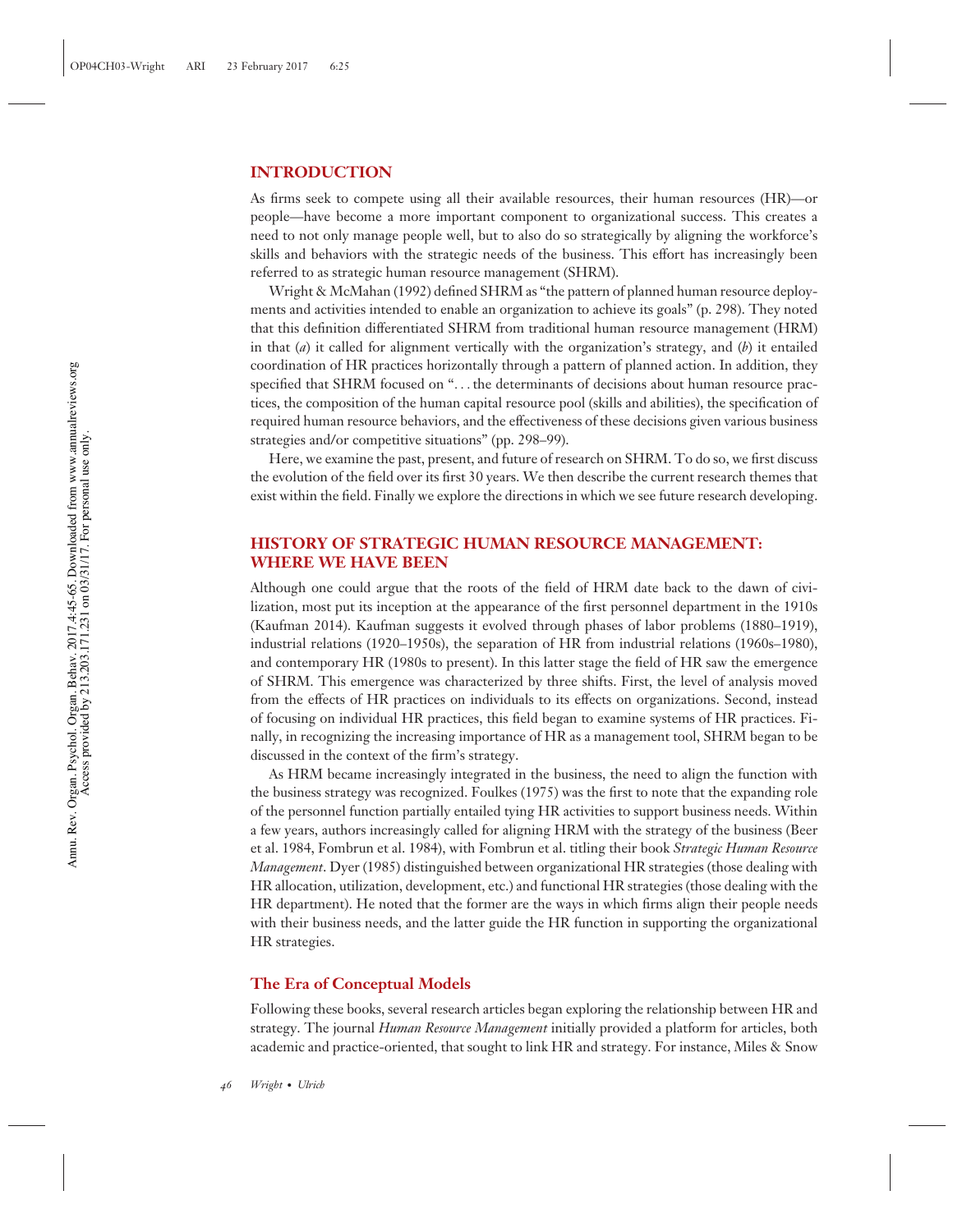(1984) examined their organizational types, defenders, analyzers, and prospectors in terms of HR systems. By citing examples of companies in each of these types, and describing their HR systems, they implicitly proposed a set of associated HR practices. For example, they pointed to Lincoln Electric as a consummate model of a defender strategy with its unwavering focus on maintaining low costs.

As the field emerged, it gained credibility in the most academic of journals, particularly the *Academy of Management Review*. For example, Baird & Meshoulam (1988) argued that as firms grow and age, their HR systems similarly evolve. They noted that for these systems to be maximally effective, they must be aligned with the life cycle of the business, and each of the subsystems must be in alignment. Lengnick-Hall & Lengnick-Hall (1988) built a typology of HR systems by juxtaposing corporate growth expectations with organizational readiness to identify four types of systems: productivity, expansion, development, and redirection.

#### **The Era of Empirical Examination**

However, for several years conceptual and theoretical progress exceeded empirical progress. The rigorous empirical examination of SHRM began in the 1990s. Snell (1992) noted that several of the previous writers in SHRM had used the behavioral perspective that argues that different strategies require different behaviors, and therefore different HR practices to elicit those behaviors. However, he noted that these examinations had been quite normative, but without any descriptive empirical evidence to support them. Consequently he examined HR practices as a control system focused on inputs, behaviors, and outcomes. He found that both the administrative information and strategic context influenced the use of input, behavior, and output controls.

Snell & Dean (1992) examined the interactions among HRM systems and various components of integrated manufacturing technologies. They argued that several techniques under the broader concept of integrated manufacturing required more or less human capital within the workforce, and thus would be more likely to implement HRM systems as a means of building such human capital. They found significant support for their basic hypotheses in one of the first rigorous studies exploring the link between HRM and strategy (albeit manufacturing strategy). In a followup to the Snell & Dean study, Youndt et al. (1996) examined whether the simultaneous pairing of HRM systems and manufacturing strategies actually positively impacted performance. Using the data from the previous study and then gathering subsequent performance data from the same manufacturing organizations, they found that a human capital enhancement HR strategy was positively associated with employee productivity, machine efficiency, and customer alignment, but that this relationship was largely the result of pairing such an HR system with a quality manufacturing strategy.

However, the key empirical breakthroughs came with the publication of three seminal pieces, all of which tied a "system" of HR practices to some measures of organizational performance. Clearly, the most important of the three was Huselid's (1995) paper linking HR practices to corporate financial performance. On the basis of a large sample of publicly traded companies, Huselid found a significant link between a firm's HR practices and its return on assets (ROA) and Tobin's Q (a measure of the market value of a firm relative to its book value). These results suggested huge financial payoffs to firms implementing what he termed high-performance work practices (HPWPs).

About the same time MacDuffie's (1995) exploration of the effectiveness of "bundling" HR systems with other systems in a manufacturing environment appeared. He found that automobile assembly plants combining team-based production systems with "high-commitment" HR systems and low inventory and repair buffers consistently exhibited higher quality and productivity than those using mass-production systems.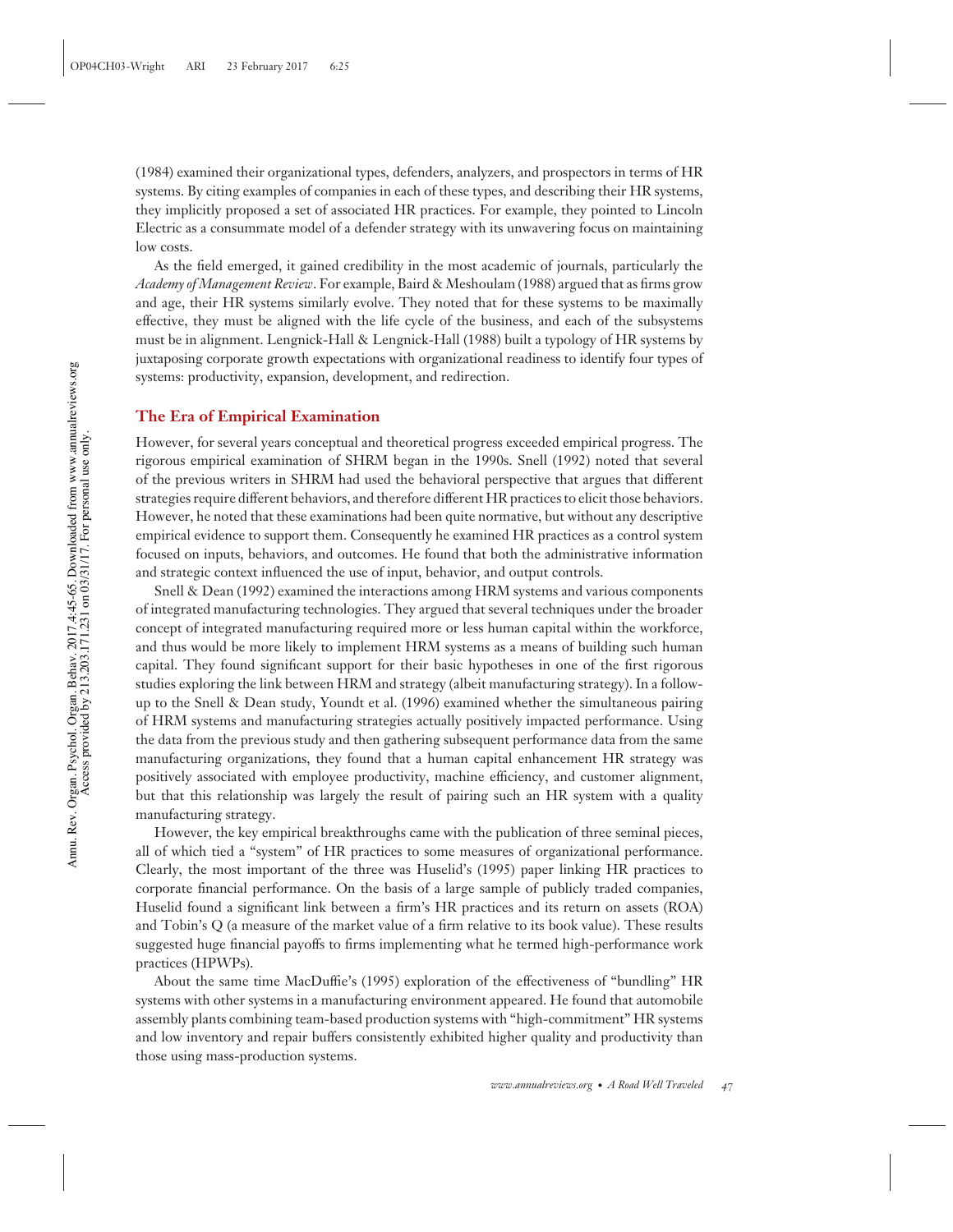Delery & Doty (1996) then distinguished among universalistic (best-practice), contingency and configurational approaches to HRM systems. Using a sample of banks, they found that the universalistic approach explained the most amount of variation in financial performance but that the contingency and configuration approaches also explained variation. Thus, these early three studies assumed an HR system that was "horizontally aligned" and to some extent tested whether or not the system was "vertically aligned" (with strategy), with varying levels of support for the latter.

These three studies, appearing around the same time, all provided the foundation for an exponential growth in studies examining the relationship between HR practices and firm performance (e.g., Batt 2002, Cappelli & Neumark 2001, Collins & Clark 2003, Shaw et al. 1998, Gong et al. 2009, Kehoe & Wright 2013, Messersmith et al. 2011, Takeuchi et al. 2007, Way 2002). Rather than review this extensive literature, we note several meta-analyses that have examined this literature extensively.

First, Combs et al. (2006) examined 92 studies of the relationship between HR practices and performance. They estimated an overall effect size of 0.20 and found that the relationship was stronger for systems of practices (as opposed to single practices) and among manufacturing firms. Although this effect size is interesting, several researchers have called for a better explanation of what these effect sizes mean (Aguinis et al. 2010). As Combs et al. show using Huselid's (1995) data as an example, "*...* a one standard deviation increase in the use of HPWP's translates, on average, to a 4.6 percentage-point increase in gross ROA from 5.1 to 9.7 and a 4.4 percentage-point decrease in turnover from 18.4 to 14.0%" (p. 518). Although they do not mention it, using Huselid's data, this would mean increasing from the mean value of 3.36 on his high-performance work system (HPWS) scale to a score of 4.34. Given the nature of how Huselid computed the scale score (average percent of employees covered by 13 practices), this would equate to moving from covering approximately 26% of employees to covering 33% of them with each practice.

Jiang et al. (2012) noted more recent approaches to HR systems distinguished among skillenhancing, motivation-enhancing, and opportunity-enhancing subsystems and explored the differential effects of these on a variety of variables. They found that these subsystems related directly to human capital, employee motivation, voluntary turnover, and operational performance and that, additionally, these four variables mediated the relationship between the subsystems and financial outcomes.

Thus, the plethora of research examining the relationship between HR practices and performance has produced an abundance of evidence for the relationship. Few would dispute that statement. However, several individuals have critiqued the conclusions and the methodologies upon which they are based.

#### **The Era of Empirical Critiques**

As the volume of papers examining the relationship between HR practices and performance grew, several methodological questions arose around a few issues. Thus, this era, while not denying the importance of HR practices for increasing organizational performance, questioned the extent to which the methodologies used in these studies provided sufficient basis for drawing firm conclusions.

First, one early critique of the predominant single-source design for assessing HR practices emerged from data examining the inter-rater reliability of HR practice measures. Gerhart et al. (2000b) applied generalizability theory to HR practice measures, showing how it is possible to partition error variance due to time, items, and raters. Their analysis with a small sample of large firms found an extremely low level of inter-rater reliability. Huselid & Becker (2000) questioned several aspects of this analysis, particularly that the results of a low-*N* large company sample might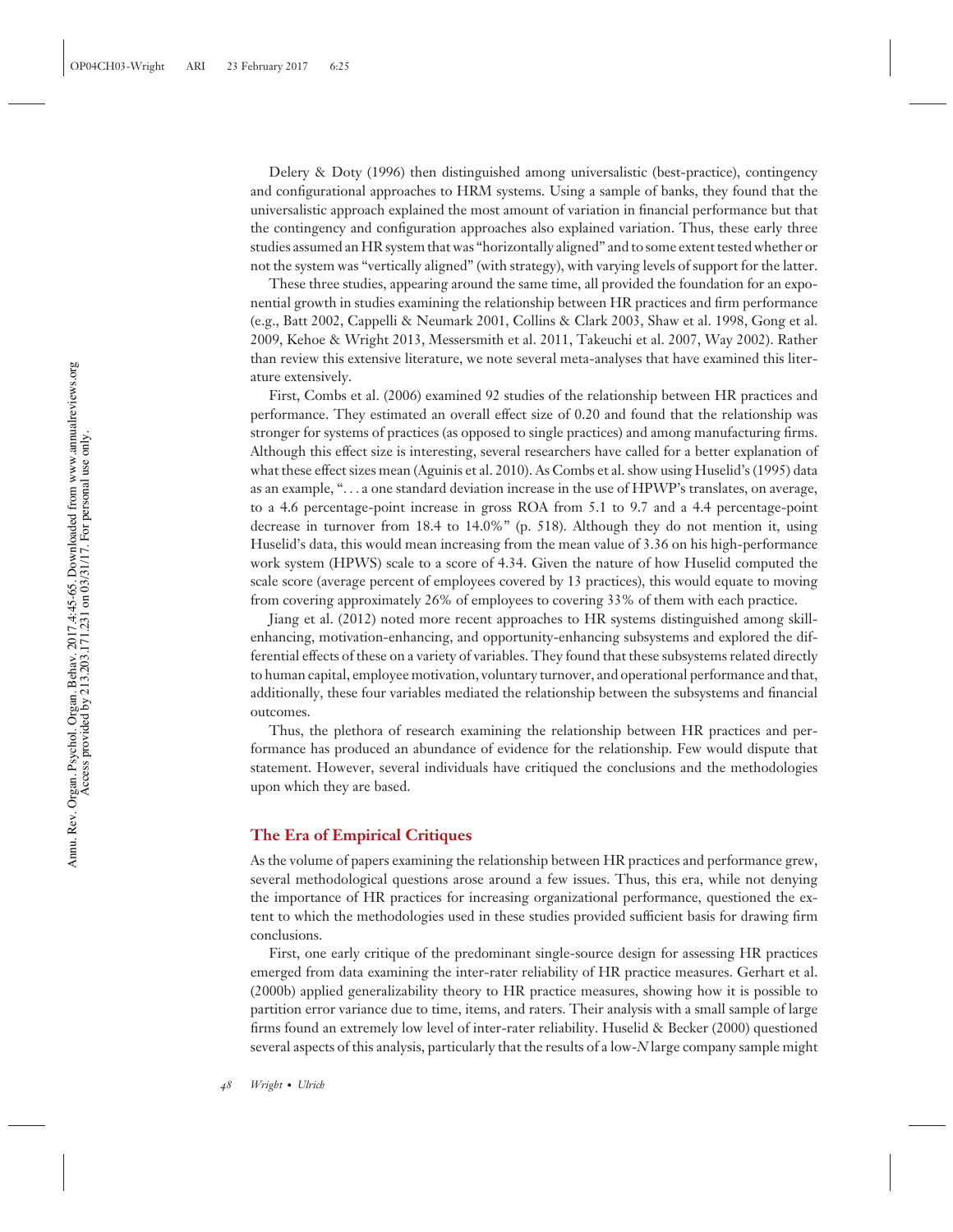not generalize to other research in this area. Gerhart et al. (2000a) and Wright et al. (2001b) presented data from four more samples in a variety of industries and with companies of much smaller sizes and found similar results. The conclusion was not that single-source studies should not be used, but that researchers should try to gain multiple respondents whenever possible.

Second, several authors, based on cross-sectional designs, referred to the "increases in performance" that would be associated with "increases in HR practices." For instance, Huselid & Becker (2000) stated, "Based on four national surveys and observations on more than 2000 firms, our judgment is that the effect of a one standard deviation change in the HR system is 10–20% of a firm's market value" (p. 851). Two studies specifically addressed this issue. Guest et al. (2003) examined the relationship between HR practices and both previous and subsequent productivity and financial performance data among a sample of UK-based companies. They found that HR practices were positively related to later financial performance, but that this relationship disappeared once they controlled for past performance. Similarly, Wright et al. (2005) found that the correlations between HR practices and multiple performance measures were invariant across past, current, and future measures and that the correlations with future measures were significantly reduced after controlling for past performance measures.

At a broader level, Wall & Wood (2005) showed how two implicit conclusions—that HR practices were positively related to performance and that this relationship was causal—had infiltrated the SHRM literature, and then presented an innovative approach to critiquing the foundation for this conclusion. Taking the perspective of an expert witness in a court of law, they reviewed the research foundation for these conclusions. On the basis of this unique analysis, they concluded that "*...* it is premature to assume that HRM initiatives will inevitably result in performance gains, either in all situations or even where deemed appropriate by contingency arguments*...* there is a need, on the basis of the findings so far, to temper the claims being made" (p. 454).

These critiques lead us into a discussion about where the field of SHRM stands currently. They raised several issues that are beginning to be addressed, so we now turn to the current state of the field.

#### **WHERE WE ARE TODAY**

SHRM research has grown both in quantity and breadth over the past 30 years. In this section, we discuss four areas that, although not exhaustive, provide a comprehensive view of the current state of the field.

#### **Theoretical Foundations**

Wright & McMahan (1992) identified the six major theories that had been applied to understanding SHRM. However, three theoretical paradigms seem to dominate research in this area: the resource-based view (RBV) of the firm, human capital theory, and social exchange theory (SET).

By far, the RBV has emerged as the most popular theory. The RBV postulates that firms that can exploit resources that are valuable, rare, inimitable, and nonsubstitutable are able to develop or maintain a sustainable competitive advantage. Several authors have explored how the firm's human capital (Wright et al. 1994) or HR systems (Lado & Wilson 1994, Boxall 1996) can provide sources of sustainable competitive advantage. Although these theoretical analyses have specified the ways that different aspects of a firm's people can be a source of sustainable competitive advantage, more importantly the RBV has become almost the general paradigm within which all empirical research is based. For instance, almost every study examining the relationship between HR and performance (see also Huselid 1995, Jiang et al. 2012, Messersmith et al. 2011) refers to the RBV as at least a partial basis for exploring why this relationship should exist. However, researchers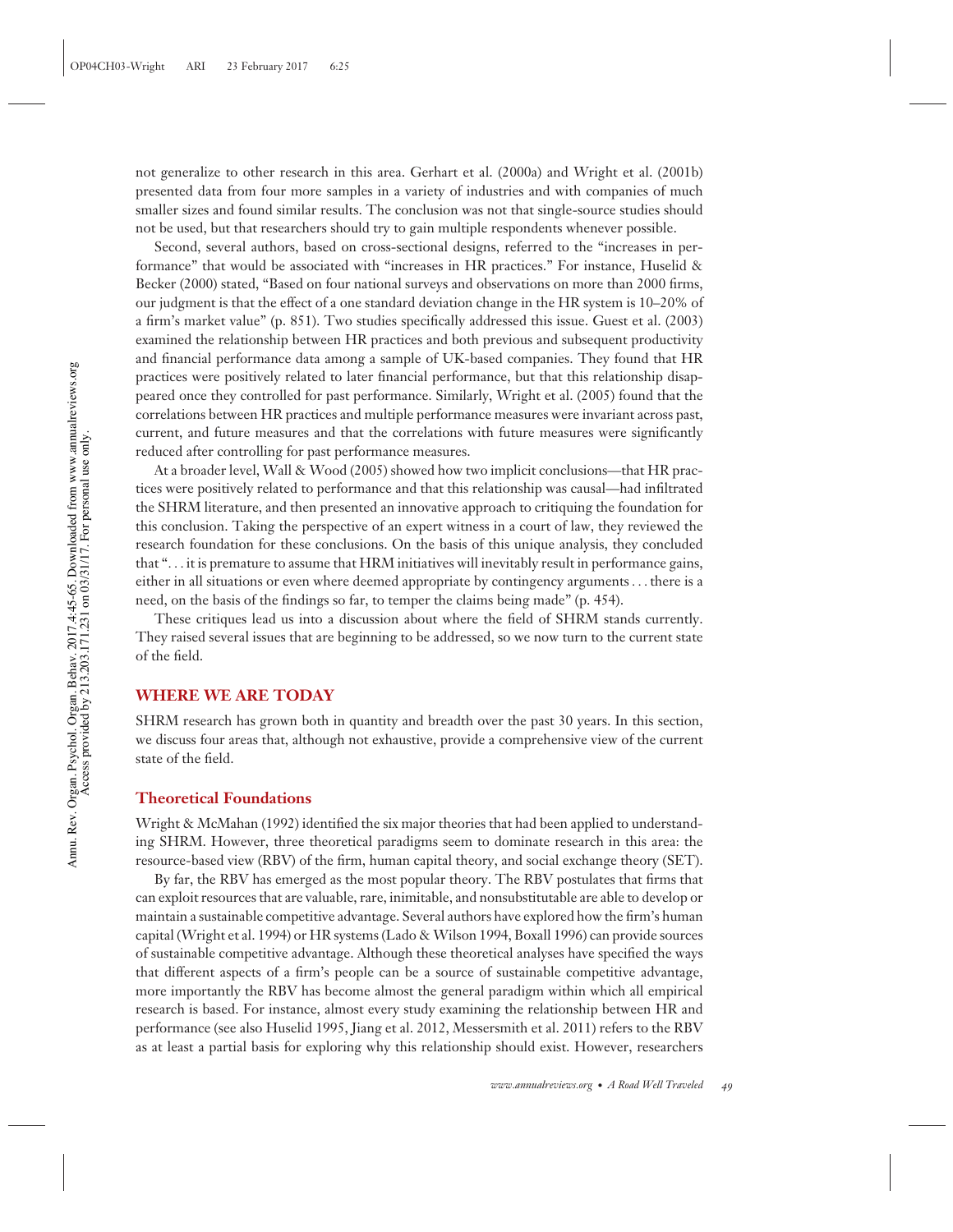are becoming more and more sophisticated in the understanding and application of the RBV to SHRM.

Central to the resource-based theory is the concept of economic rents. Rents refer to the value a resource provides beyond its cost. Competitive advantage for a firm implicitly relies on the assumption that firms possess a resource that generates rents and are able to capture the rents of that resource. Thus, Barney & Wright (1998) suggested that CEOs would not likely be a source of sustainable competitive advantage because their visibility would enable them to capture the rents they generated through demanding higher pay at the threat of leaving. However, the larger workforce, because of the inability to pinpoint the exact value of any individual's contributions, would be a more likely resource from which the firm could capture the rents.

Chadwick & Dabu (2008) provided an extensive and thorough exploration of the types of rents that could be generated through SHRM that would comprise a source of competitive advantage. Separating the roles of HR and HR practices/systems, they suggested that HR could (*a*) create a source of Ricardian rents (i.e., rents on a resource whose value was not known at the time of acquisition, such as buying a plot of land at the market price and then discovering oil underneath), (*b*) generate nontraditional Ricardian rents as components of organizational capabilities, and (*c*) create innovations that produce entrepreneurial rents. They further suggest that the role of HR systems is to support the exploitation of the previously mentioned ways HR can generate rents.

Importantly, criticisms have been leveled against the use of the RBV in SHRM research. Kaufman (2015a,b,c) identified several problems with how SHRM researchers may be misapplying the RBV, and we focus on two—one with regard to suggestions for implementing HR practices to drive performance and one regarding capturing the rents due to human capital. We address the former here and the latter after discussing human capital theory.

First, he noted the principle of "no rules for riches," which suggested, as Barney & Clark (2007) stated:

Resource-based logic suggests that it is not possible to deduce rules for riches from strategic management theories, as persistent superior performance depends on valuable, rare, and costly to imitate resources. Rules for riches are rules that any firm can apply to gain sustained competitive advantages and economic rents. (pp. 237–38)

Kaufman (2015a,b,c) notes that multiple SHRM writers suggest managerial actions regarding the implementation of HRM practices that they argue will increase the performance of any firm, counter to the "no rules for riches" dictum.

Related to the importance of human capital to a firm's competitive advantage, human capital theory has increasingly emerged as a major theoretical framework in the SHRM literature. Originally proposed by Becker (1964), the theory initially explored why and how individuals choose to invest in developing human capital, conceptualized as characteristics of individuals that have value to organizations.

Lepak & Snell (1999) were some of the first researchers to clearly bring human capital theory into the SHRM literature, particularly tying it to the RBV. These authors noted that different types of human capital have different strategic value to a firm. Using the "value" of the human capital to a firm's strategic needs and the "uniqueness" of that human capital (how easy it is to acquire that human capital), they created a human capital architecture that illustrates the relative importance of certain human capital pools to a firm arguing for four categories: strategic (high value, high uniqueness), core (high value, low uniqueness), support (low value, low uniqueness), and collaborative (low value, high uniqueness). They suggested that firms manage each of these different categories with different HRM systems.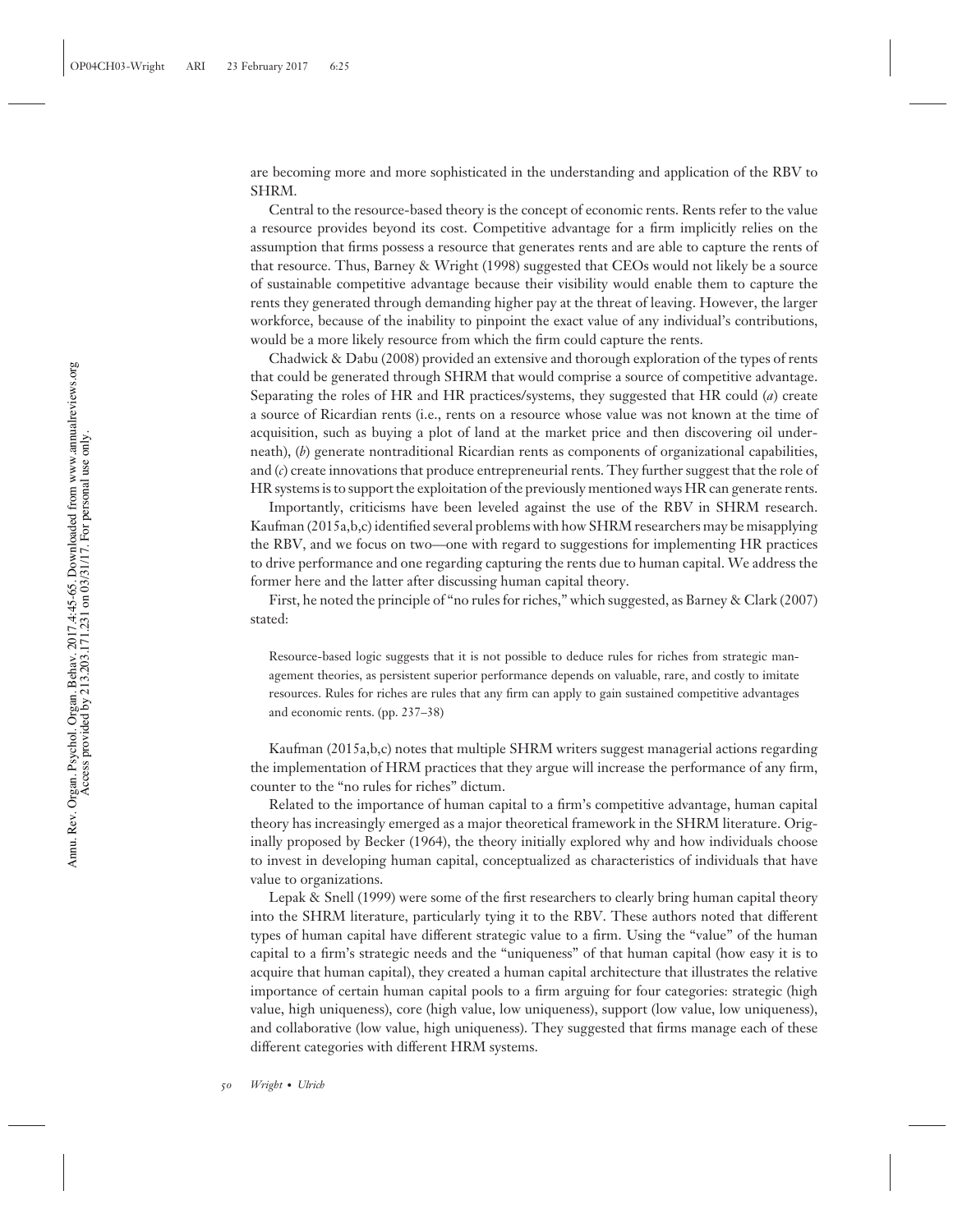However, more recent discussion has focused on the types of human capital Becker (1964) describes. Becker proposed two types of human capital. General human capital consists of characteristics, such as education and health, that are valuable to all organizations. Specific human capital, such as knowledge of a firm's process for getting travel approved, is of limited value to any firm other than the focal firm.

Many applying human capital theory to competitive advantage suggested that general human capital could not be a source of competitive advantage because individuals could capture the rents of their human capital. This is because general skills are portable, and thus if the firm tried to capture the rents, individuals could simply move to another firm. However, firms could more easily capture the rents due to specific human capital because it has little or no value to other firms (Chadwick & Dabu 2008). This is a dilemma that Becker recognized, suggesting that firms and employees would need to find a reasonable balance that would incent the individual to invest in specific human capital and stay with the firm (Wright & McMahan 2011).

The relative potential of specific versus general human capital as sources of competitive advantage has been intensely debated. As previously mentioned, authors such as Chadwick & Dabu (2008) suggest that firms can better capture the rents from firm-specific human capital rather than general capital, and thus it has a greater potential to be a source of competitive advantage. However, Campbell et al. (2012) argued that under certain conditions the rents generated from general human capital can also be captured by the firm and thus can be a source of competitive advantage.

This is where Kaufman's (2015a,b,c) second criticism applies. He shows how implicitly or explicitly SHRM writers suggest that a firm's ability to build sustainable competitive advantage from HR rests on the ability of firms to capture the rents created from human capital. He notes that doing so may raise ethical questions, as it entails "exploiting" the value from human capital. More importantly, he notes that regardless of ethics, such a strategy likely would lead to feelings of unfairness among employees and thus create employee relations problems that potentially negate this advantage, as employees display less willingness to exhibit maximal effort on behalf of the firm.

This willingness to display effort leads us to the third, and more recent, theoretical entrant into SHRM research: SET. At a more micro level, SET has been increasingly applied in the SHRM literature. As we discuss in the next section, Strategic Human Resource Management and Firm Performance, although the link between HRM practices and performance has been well established, the mediating processes through which this relationship exists are less explored. Blau (1964) defined social exchange as "favors that create diffuse future obligations, not precisely specified ones, and the nature of the return cannot be bargained about but must be left to the discretion of the one who makes it" (p. 93). Thus, when applied to the human resource system–performance relationship, SET suggests that when individuals are treated well in a social relationship (or in this case by the firm), they may respond by increasing their effort in order to make the exchange a fair one. Takeuchi et al. (2007) hypothesized and found support for the mediating role of social exchange in the relationship between HR practices and firm performance. Similarly, Gong et al. (2009) used SET to explain why a performance-oriented HR subsystem would generate great affective commitment, and consequently better firm performance. They found support for their model. Similarly, Kehoe & Wright (2013) used SET to explain why certain HRM practices would elicit affective commitment among employees and found just such an empirical relationship.

#### **Strategic Human Resource Management and Firm Performance**

Clearly, the bulk of research in SHRM has focused on the link between HRM practices (termed, variously, high-performance work systems, high-commitment work systems, performanceoriented work systems, etc.) and organizational performance. As previously discussed, the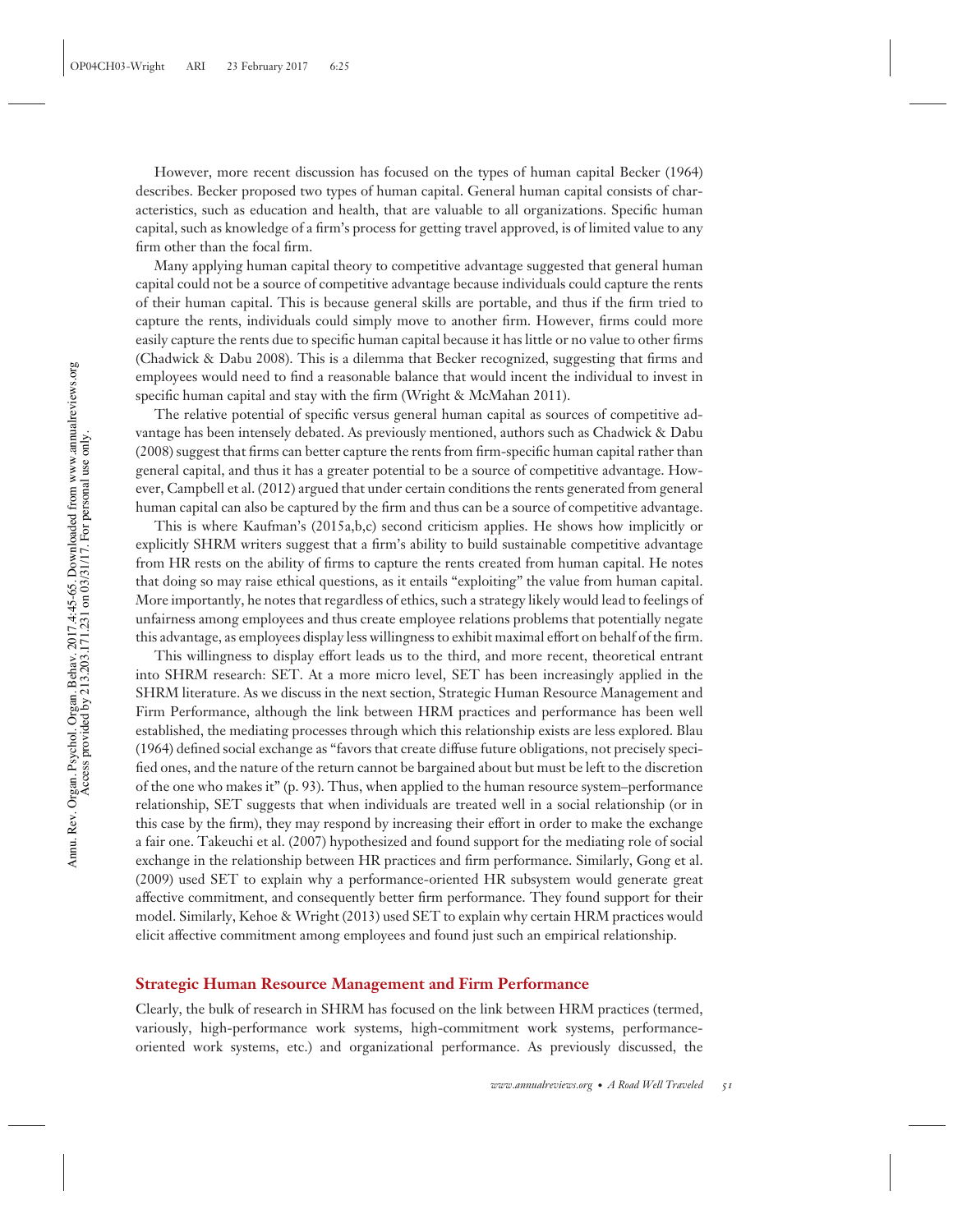publication of Huselid's (1995) seminal study showing this relationship sparked an exponential growth in this literature. Although the nature of the positive relationship seems relatively unarguable, current research still has not come to definitive conclusions around several issues.

First, as previously discussed, a large discussion has emerged around understanding the mediating mechanisms through which HRM practices impact firm performance. Because these practices impact employees, it seems obvious that they have to change something about those employees in some way that ultimately results in higher firm performance. First, the practices could impact the knowledge, skills, and abilities of employees (also referred to as human capital). Thus, Takeuchi et al. (2007) suggested that HRM practices impacted the collective human capital of a firm. Similarly, Wright et al. (1998) found that in a sample of petrochemical refineries, HRM practices impacted refinery managers' evaluations of the skills of the operators in those refiners. They could also affect the motivation of employees (Wright et al. 1998). More specifically, several authors have examined affective commitment (i.e., the extent to which an individual emotionally identifies with the firm) of employees (Gong et al. 2009, Kehoe & Wright 2013). However, affective commitment, to impact performance, must be related to employee behavior. For instance, Messersmith et al. (2011) suggested that attitudinal variables such as commitment would encourage employees to exhibit organizational citizenship behaviors. Certainly, much recent research has attempted to shine light on the specific mediating mechanisms that work between HRM practices and firm performance.

Second, although the relationship between HRM practices and performance is well established, there is little or no consensus regarding which HRM practices should make up the HRM practices that are related to performance. Voicing early concerns, Becker & Gerhart (1996) noted that in the papers in their special issue on HR and performance there was not a single practice that appeared across all of the studies. Posthuma et al. (2013) conducted an extensive review of the HRM practices that had been used in HRM and performance studies and also found very little consensus. Langevin-Heavey et al. (2013) also noted that not only do researchers not agree on the specific practices, but they also do not agree on the scale (Likert, percentage, yes/no, etc.), scope (all employees or some group of employees), and source (HR managers, employees, etc.) of these HR practice measures.

Related to the challenge of identifying the consensus set of HRM practices that make up a "high-performance work system" is the overall conceptualization of a high-performance work system. Arthur (1994) originally conceived of HR systems as being either control or commitment oriented. Huselid's (1995) original study empirically showed two factors, employee skills and organizational structures and employee motivation. However, over time more researchers began to conceptualize HRM practice systems as being comprised of three subsystems with practices focusing on skill enhancing, motivation enhancing, and opportunity enhancing (Appelbaum et al. 2001). For instance, the previously discussed meta-analysis by Jiang et al. (2012) explored how these three subsystems may differentially impact outcomes. In addition, several researchers have used this conceptualization (Batt 2002, Gardner et al. 2011, Kehoe & Wright 2013, Liao et al. 2009). Thus, consensus seems to have emerged around this three-component view of HRM systems.

However, recent work has returned to the beginning of SHRM research and examines HRM practices in terms of control and commitment. This renewed conceptualization does not view the HR system as a continuum from control to commitment, but rather that these two aspects could be independent of one another. Su & Wright (2011) developed a measure of HRM practices that added control-oriented items such as an emphasis on work rules, punishment for violation of rules, and close supervision. They found that, in a Chinese context, these items explained significant incremental variance in performance beyond traditional "commitment" type practices. In a more elaborate study, they argued for two dimensions of HRM practices, commitment-eliciting and compliance-achieving, both of which could be simultaneously implemented. They found that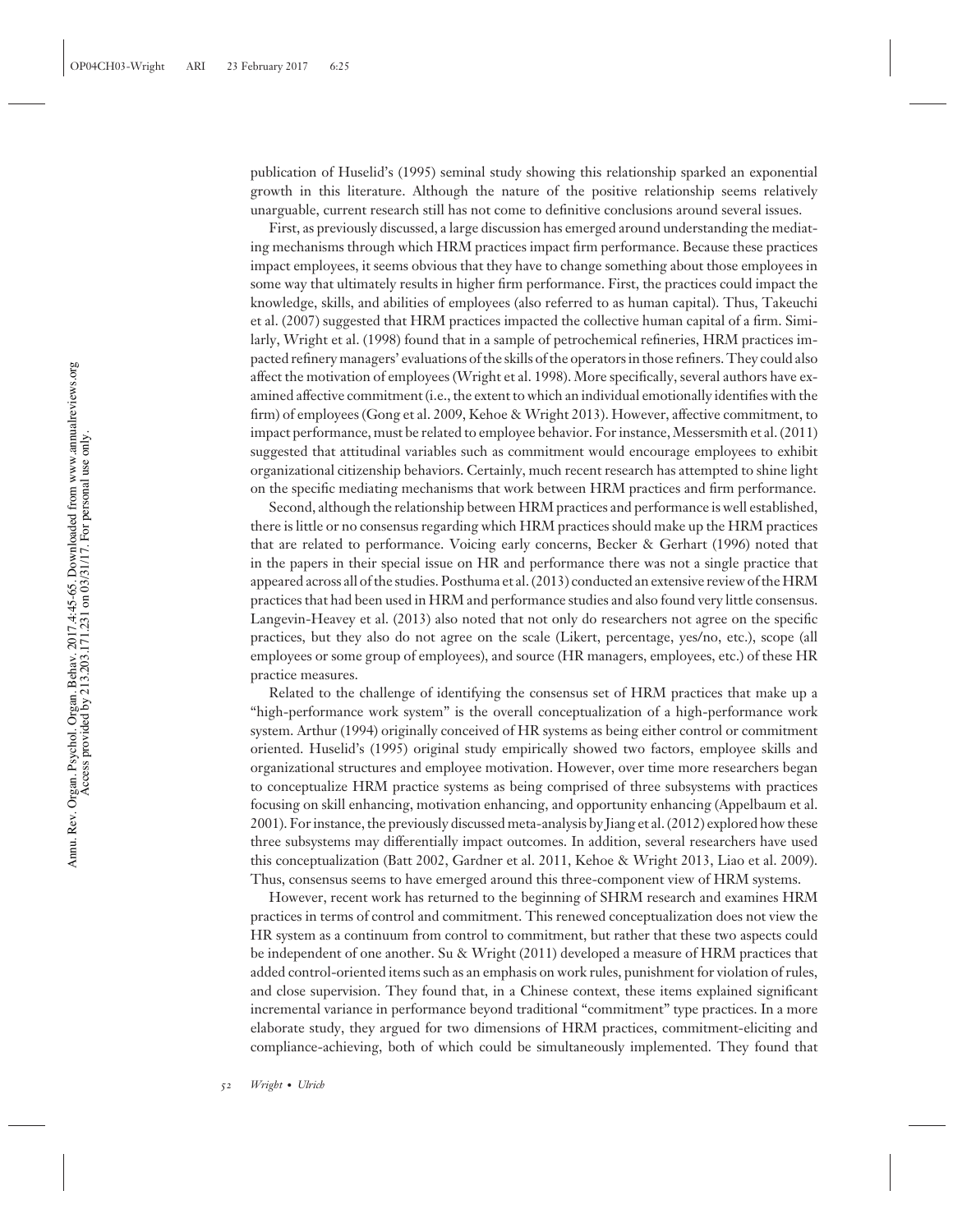the firms combining these two approaches displayed significantly higher performance than those implementing only one or neither.

In addition to some of the methodological critiques of research on the HR practice– performance relationship, several conceptual critiques have emerged over the past few years. In particular, Kaufman (2015a,b,c) specifically addressed the flawed assumptions of the entire research stream on HRM practices and performance.

To provide the context, one must first note that, as previously discussed, a plethora of research has focused on establishing the relationship between HRM practices and performance. Also, as previously discussed, numerous authors have argued based on that consistent finding that firms would benefit from implementing more HRM practices rather than fewer. Finally, because of this, many authors have argued that the increasing competition in markets leads firms to compete by better managing their workforce through effective HRM practices. Thus, Kaufman notes that SHRM authors advocate for a more-is-better approach to implementing HRM practices. He also notes that these authors suggest that competition leads to HRM practices. The flaw in such arguments, he argues, is that all of these suggestions seem to ignore the real effects of competition.

He then notes several inconsistencies between the arguments of SHRM advocates and the reality of organizational decisions. For instance, if HRM practices have such a profound effect on performance, why don't all firms use them at their maximum level? And, if all firms used them at the maximum level, wouldn't the profits that come from implementing them be competed away? Using a marginalist economic approach, he then shows how firms likely face an optimal level of HRM practices that maximizes the return due to implementing them.

In summary, although the relationship between HRM practices and performance is not questioned, both the identification of HRM practices and the conceptualization of them remain areas lacking general consensus. These issues provide the basis for some of the future research issues we discuss in the final section.

#### **Multilevel Issues**

Although the field of SHRM began with a focus on the organization level of analysis, as it has evolved researchers increasingly recognize the requisite multilevel nature of all aspects. For instance, most studies of the relationship between HRM practices and performance examine the HRM practices for a job or group of jobs within the organization. Thus, whether measured as the report of an HR manager or the aggregated measure of several employees' reports, the HRM practice measure represents the practices for an organization. This measure then is correlated with an organization-level measure of performance. However, each practice affects individuals who perceive the practice, evaluate the practice, and react to the practice affectively and behaviorally (Wright & Nishii 2012). So the link between the organization-level practice and organization-level performance must take place through individuals.

Ostroff & Bowen (2000) were among the early researchers specifically exploring the multilevel nature of SHRM. These authors introduced the concept of HR system strength. They characterized strong HR systems as visible, acceptable, consistently administered, effectively administered, internally consistent, and intense. They argued that such systems create strong climate perceptions and beliefs about the psychological contract. However, their entire analysis relied on individual's perceptions of the practices.

Nishii et al. (2008) explored how HR practices related to customer satisfaction. They argued that it was the attributions that employees made regarding management's reasons for the practices that would impact their attitudes, behaviors, and ultimately unit performance. The authors found that employee attitudes improved when employees attributed positive motives behind HR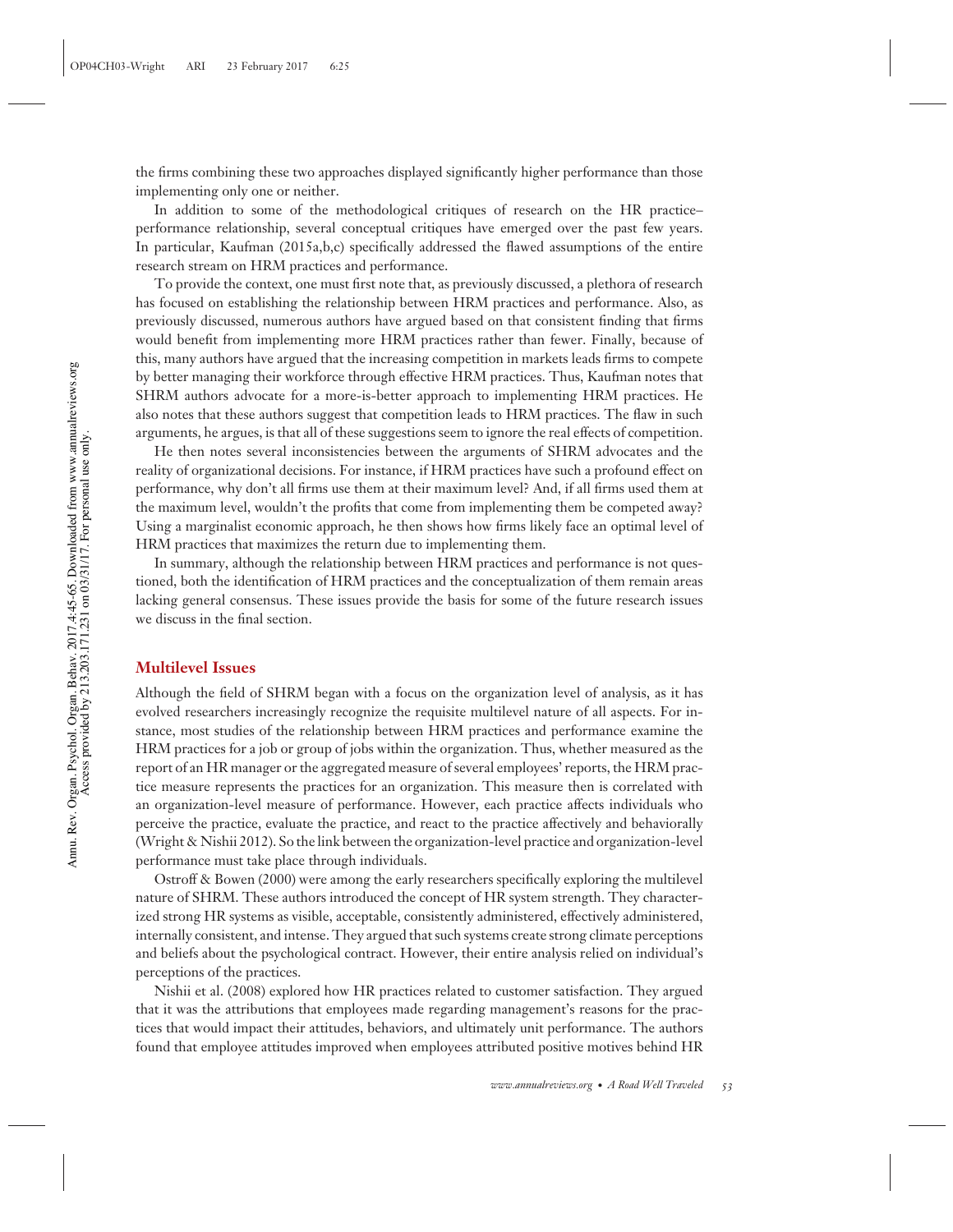practices (e.g., employee enhancement) to management, but negative motive attribution (e.g., cost and employee exploitation) was associated negatively with employee attitudes. Additionally they found that employee attitudes were positively associated with citizenship behaviors, which were associated with customer satisfaction.

More recently, Den Hartog et al. (2013) noted that employee perceptions are assumed to mediate the link between HRM practices and HR outcomes. In a multisource (managers and employees) and multilevel study, they found that employee perceptions of HRM mediated the relationship between implemented HRM and both employee satisfaction and unit performance.

#### **Fit and Flexibility**

Another area within the field of SHRM deals with the concepts of fit and flexibility. Nadler & Tushman (1980) define congruence (or fit) as "the degree to which the needs, demands, goals, objectives, and/or structure of one component are consistent with the needs, demands, goals, objectives, and/or structure of another component" (p. 90).Wright & Snell (1998) noted that fit, because it entails congruence between two or more dynamic constructs, can only be considered a state, i.e., fit at Time 1 does not guarantee fit at Time 2. Flexibility, however, represents more of an underlying organizational capability, but it can only be measured over time, i.e., demonstrating fit at Time 1 under one set of circumstances and then fit again at Time 2 under a different set of circumstances.

The concept of fit has been assumed without question since the inception of the field. The entire field emerged from the assumption that to maximize organizational effectiveness firms must seek to align (or fit) their HRM systems to the strategy of the firm (Baird & Meshoulam 1988, Jackson et al. 1989, Lengnick-Hall & Lengnick-Hall 1988, Miles & Snow 1984). Wright & McMahan (1992) noted in their definition of SHRM that it entailed two types of fit, what they termed vertical fit, or fit with the strategy (or other aspects of the organization), and horizontal fit, referring to fit among the various HRM practices.

In terms of vertical fit, Wright & Sherman (1999) pointed out that little empirical evidence exists for this concept. Huselid's (1995) seminal study explored virtually all of Venkatraman's (1989) conceptualizations of fit in trying to test for a fit effect between HR practices and strategy. However, he found little evidence of such fit. Similarly, Delery & Doty's (1996) contingency models of HRM practices tested several different potential fit relationships. Although they did find some evidence of fit between strategy and a few HRM practices, their results could by no means be considered robust or consistent support.

Wright & Sherman (1999) explained why this fit effect might exist but not be observed. They hypothesized that HRM practice measures tend to state generic practices (e.g., pay-for-performance) that should be effective regardless of strategy. However, they suggested that the fit may be regarding the aimed outcome of the practices. For instance, in firms emphasizing customer service, it may be that the extent to which the pay-for-performance system defines performance in terms of customer service, a positive relationship exists between the system and firm performance, but pay-for-performance systems that define performance in terms of cost cutting may have little or even a negative relationship with firm performance because it would drive behavior inconsistent with the strategy.

However, flexibility in HRM has received significant research attention and support. Wright & Snell (1998) defined HR flexibility as an organization-level construct indicating a firm's ability to reconfigure resources quickly to meet new strategic challenges. They noted that flexibility could exist in terms of employees' skills, employees' behaviors, and HR practices. For each of these categories, there could be resource flexibility (the breath of different uses for that particular concept) and coordination flexibility (the ability to quickly change and reconfigure the focal concept).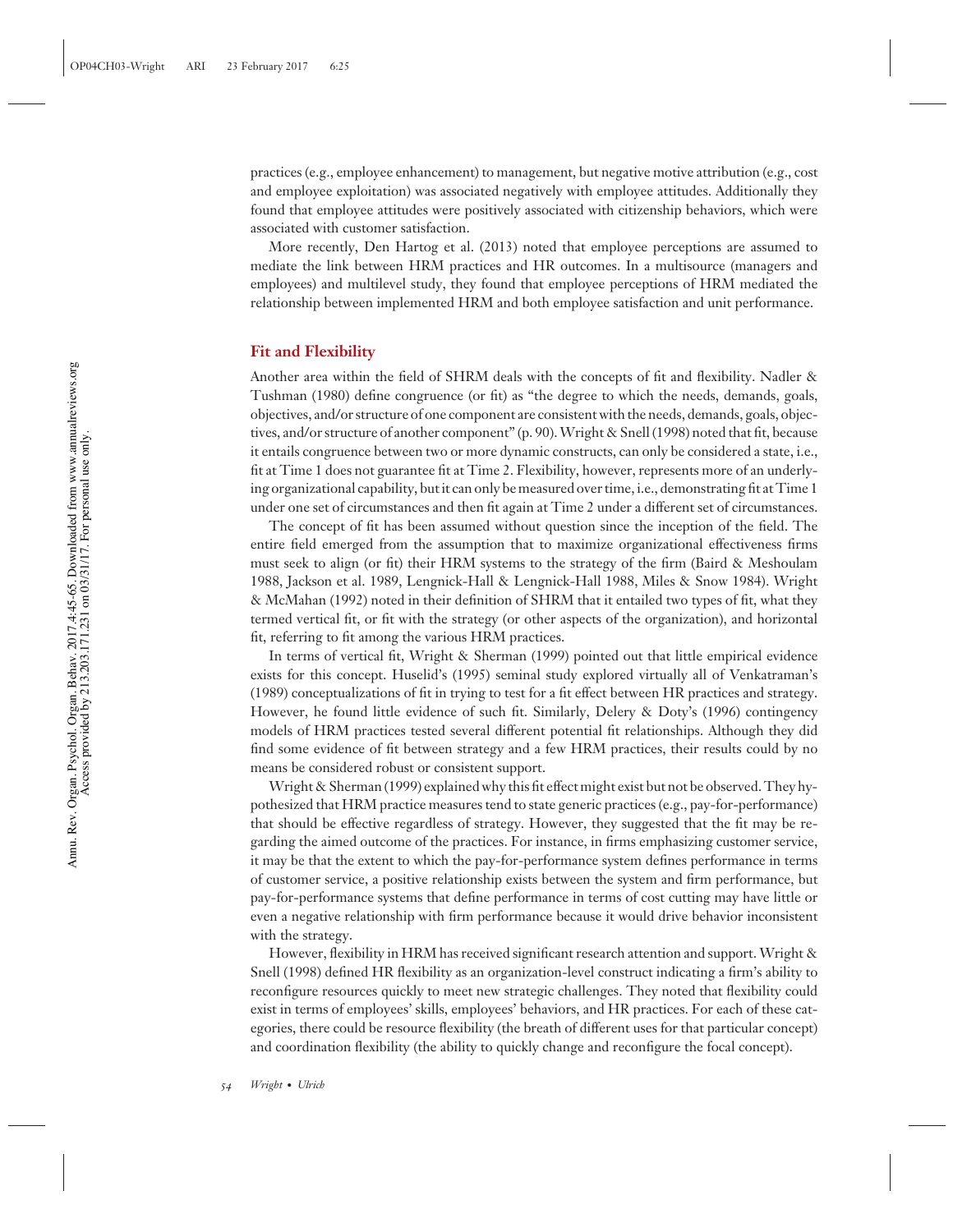Using this framework, Bhattacharya et al. (2005) developed a measure of HR flexibility and found that this flexibility was related to firm performance among a sample of manufacturing firms. Ketkar & Sett (2009) demonstrated similar results. Beltrán-Martín et al. (2008) found that HR flexibility was related to firm performance and that it mediated the relationship between high-performance work systems and performance. Chang et al. (2013) developed a measure of flexibility-oriented HR systems and found that this measure was related to firm absorptive capacity, which was in turn related to firm innovativeness and market responsiveness.

Two more recent developments have emerged from Way and colleagues. First, regarding the measurement of HR flexibility, Way et al. (2015) developed and validated a multi-item scale. Their scale consists of subscales assessing resource flexibility in HR practices, resource flexibility in employee skills and behaviors, coordination flexibility in HR practices, coordination flexibility in employee skills and behaviors, and coordination flexibility in contingent worker skills and behaviors. Across seven samples, they found (*a*) consistent confirmation of this five-factor structure, (*b*) that the five-factor structure assesses an underlying HR flexibility second-order factor, and that the measure exhibited good discriminant and convergent validity. Some of their analyses demonstrated a positive relationship between the measure and firm performance as evidence of the measure's consistency within the nomological net.

More recently, however, Way et al. (2016) have noted that virtually all of the research on HR flexibility tests for a positive relationship between it and performance. However, the theory underlying flexibility would indicate that the importance of flexibility (and thus its relationship with performance) depends upon the dynamicity and predictability within the firm's external environment. Because investments in flexibility may be costly, one would expect a positive relationship only in dynamic environments; in stable environments, the cost of building flexibility might far outweigh its benefits. In testing this moderating relationship, Way et al. find support for the hypothesis that HR flexibility is beneficial only under conditions of change.

#### **INTERNATIONAL STRATEGIC HUMAN RESOURCE MANAGEMENT**

SHRM is a complicated field of study, often touching on multiple disciplines, such as psychology (e.g., motivation), sociology (e.g., teams), law (e.g., negotiations), organizational theory (e.g., HPWSs, organizational design), and economics (e.g., labor markets) (Schuler et al. 1993). Adding an "I" to SHRM (ISHRM or SIHRM) to recognize international issues only further broadens the scope of topics and research available to SHRM scholars by drawing attention to contextual, economic, institutional, and cultural challenges facing HR in multinational corporations (MNC or MNE). Because an exhaustive review of SIHRM goes beyond the scope of this article (see also Stahl et al. 2012), we chose to highlight a few core themes of particular interest.

Studies of international business have been around for some time (e.g., Coase 1937), originating economic theories' attempts to explain international expansion of multinational firms based on transaction costs (Coase 1937, Williamson 1981), market imperfections (Hymer 1970), or internalization (Buckley & Casson 1976). Although each of these theories touched upon HRM-related issues, they were not based in the HR literature or theory. For example, Hymer discusses how the senior-most employee in an international subsidiary might be a person of modest importance to the overall corporation. Williamson includes a section on managing human assets in which he discusses an organization's decision to internalize specific employee skills through training or to contractually source these skills from the external labor market.

A more explicit and exclusive consideration of international issues from an SHRM perspective took place in the 1990s (Schuler et al. 1993, Taylor et al. 1996). Schuler et al. (1993, p. 422) offered a formal definition of SIHRM: "human resource management issues, functions, and policies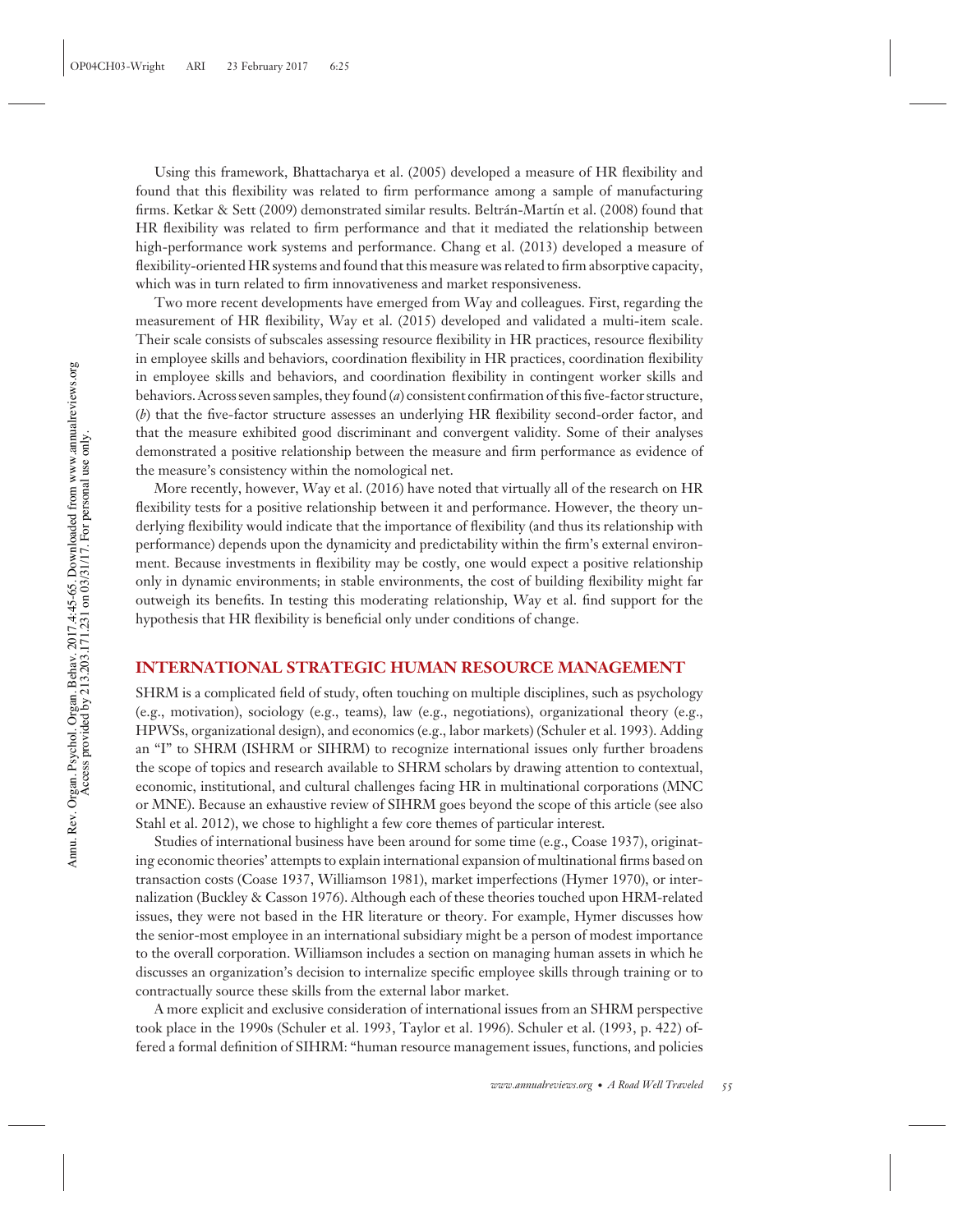and practices that result from the strategic activities of multinational enterprises and that impact the international concerns and goals of those enterprises." Following this definition, the authors outline a conceptual framework for SIHRM in MNEs. This framework begins by describing the organizational structure of an MNE, considering both interunit linkages (integration) and internal operations (differentiation). Interunit linkages are the connections between subsidiaries of a parent organization that operate in different countries and contexts, in other words, the intraorganizational network. These linkages involve both differentiating and integrating disparate parts of the organization. Internal operations, however, are focused primarily on how local units operate, independent of other subunits. Internal operations are shaped through institutional pressures emanating from local laws, cultures, regulations, norms, and values (DiMaggio & Powell 1983), although they may still be influenced by the corporate parent (Kostova 1999).

In addition and related to an MNE's structure, SIHRM is influenced by exogenous and endogenous factors (Schuler et al. 1993). Exogenous factors can include the industry, national, or regional characteristics. Industry factors include competing firms, suppliers, customers, and types of products or services (Porter 1991). Endogenous factors, those housed within the organization, may include organizational structures (Bartlett & Ghoshal 1998, Harzing 2000), headquarters' attitudes regarding international operations (e.g., ethnocentric, polycentric, or geocentric), corporate strategy, and international experience of the parent organization (Schuler et al. 1993). Endogenous and exogenous factors will largely determine the nature of interunit linkages between subunits. The more closely aligned these factors are between units the greater opportunity for knowledge sharing, practice transfer, and efficiency.

SIHRM's role within an MNE is therefore focused on coordinating the organization's HR philosophy and policies while responding to local pressures and demands (Schuler 1992). SIHRM can accomplish this through (*a*) balancing local and expatriate talent, (*b*) adapting HR policies to local conditions, and (*c*) relaying the vision/strategy of the organization. Outcomes of SIHRM related to the internal operations of the organization may include improved communication, information/knowledge sharing, organizational learning, or strengthened culture. Ultimately, these improved internal processes allow the organization to be more flexible, adaptive, and globally competitive (Schuler et al. 1993).

Taylor et al. (1996) builds upon Schuler et al. (1993) by integrating contingency and resourcebased perspectives. These authors identify firm resources at three levels: national, firm, and affiliate. National resources include economic, human, cultural, and other resources of the parent firm's country (e.g., labor laws, educational systems, or regulations). These resources cannot provide a unique competitive advantage against other firms operating within the same country (who would also have access to those resources) but may be advantageous when competing against firms from other countries. Next, firm-level resources are those owned by the parent organization and may include physical, organizational, or human assets (Barney 1991). These are typical resources in the resource-based perspective. Finally, affiliate-based resources are possessed by specific subunits of the larger organization. These resources can be shared throughout the organization, allowing different subunits and geographies to potentially benefit from resources originating in other parts of the world. The ability of affiliate resources to provide value outside of their originating region is dependent upon the organization's ability to successfully transfer resources between locations.

Finally, Taylor et al. (1996, p. 966) identify three types of SIHRM orientations, "the general philosophy or approach taken by top management of the MNC in the design of its overall IHRM system, particularly the HRM systems to be used in its overseas affiliates." These include adaptive, exportive, and integrative orientations. Adaptive SIHRM orientations are focused on local responsiveness at the expense of ease of transferring practices and knowledge around the broader firm. Exportive orientations exist at the opposite extreme, where the parent company's policies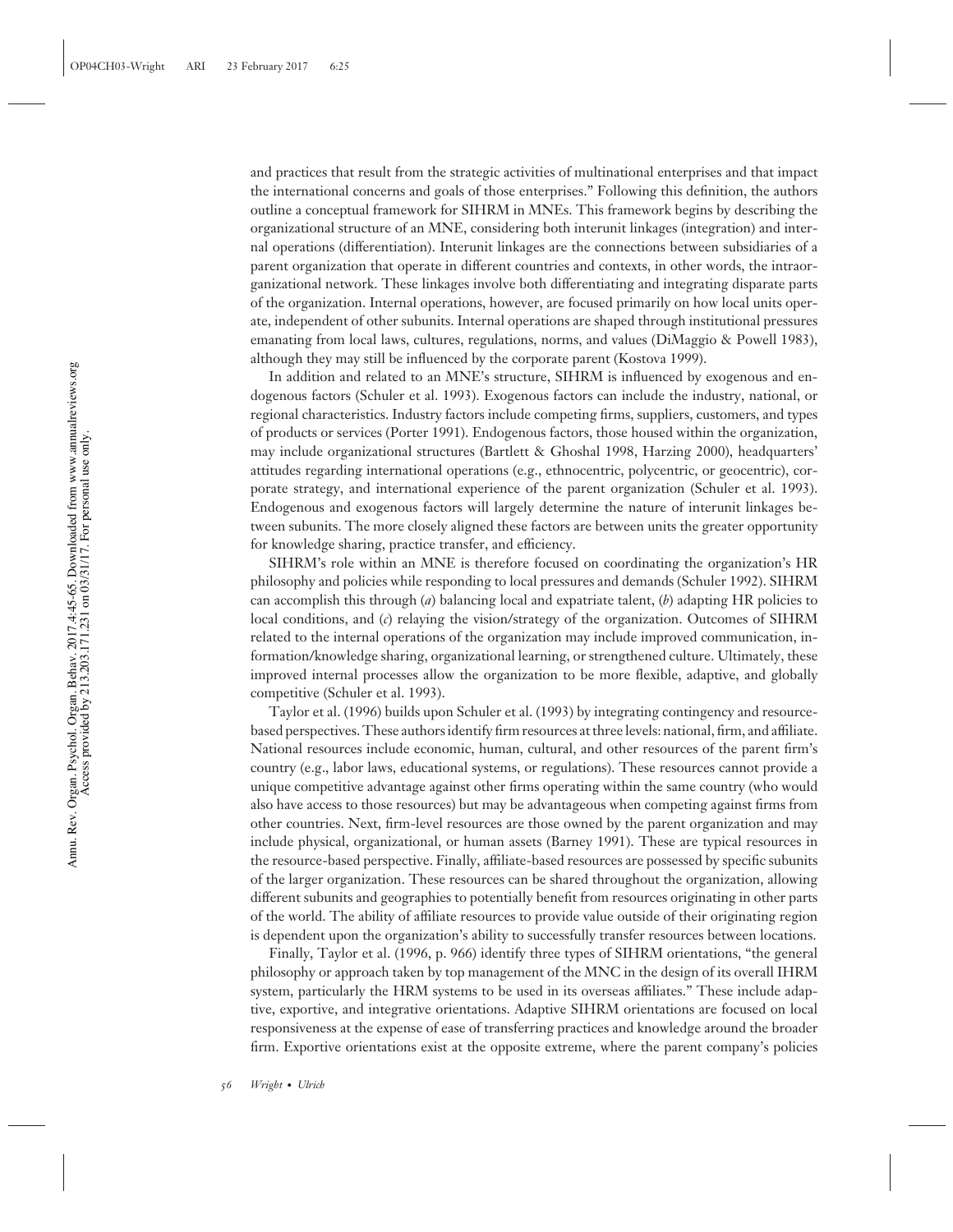are pushed upon local affiliates with little room for local customization. Finally, integrative orientations combine the adaptive and exportive orientations, allowing for the parent organization's philosophy and policies to be modified to align with local conditions.

Both Schuler et al. (1993) and Taylor et al. (1996) suggest one way for MNEs to gain competitive advantage is through leveraging regional resources and knowledge in other parts of the MNE's intraorganizational network. Knowledge and practice transfer can occur in a variety of ways (Gupta & Govindarajan 1991, Szulanski 1996) and have received considerable attention in management literature. Specific to SIHRM, researchers have found that expatriate assignments can be effective ways to transfer knowledge if those employees are selected based on their competency to transfer knowledge (Chang et al. 2012). Expatriates who are able to transfer knowledge can have a positive effect on subunit performance (Wang et al. 2009). Other studies have also shown that SIHRM policies can increase a subunit's absorptive capacities by enhancing employees' motivation and ability to learn and share knowledge (Minbaeva et al. 2003).

#### **WHERE WE ARE GOING**

Having described the historical path and current landscape of SHRM research, we now turn to examining the future trends and prospects. Our predictions are that over the coming years this field will see six developments.

#### **Increasing Rigor**

As the "Era of Empirical Critique" signaled, SHRM research will continue to see an increase in the level of rigor used in empirical research. This does not suggest that past research was not sufficiently rigorous for drawing any valid conclusions. Rather, it recognizes that as any field of inquiry evolves over time, it necessarily grows in rigor. Because no study eliminates all threats to validity, later researchers are able to identify common threats that may preclude drawing definitive conclusions. By then designing studies that minimize those threats (while having threats that may not have existed in the previous studies), researchers can provide more rigorous and robust tests of the focal relationships.

For instance, Huselid's (1995) study asking heads of HR about the HPWS within their firms provided unique findings that sparked volumes of later research. Gerhart et al.'s (2000a,b) examination of the low inter-rater reliability of single-source measures of HPWS noted the desirability for trying to gain HRM practice measures from multiple sources. This does not create multisource data as a new prerequisite for any study, but rather focuses attention on the multiple sources of error variance (time and rater) in addition to that which was previously recognized (items).

Similarly, some of the research showing the potentially dual causality in the relationship between HRM practices and performance (Guest et al. 2003, 2013; Wright et al. 2001a) pointed out the inability of current data to suggest that a "change" in HRM practices would necessarily result in a "change" in firm performance. This sparks more research seeking to gather longitudinal or panel-type data to more validly assess the extent to which HRM practices can causally influence firm performance.

Finally, much SHRM research has been conducted by those trained in more of a microorganizational behavior or psychology background, and thus, their statistical modeling techniques reflect such an orientation. Gerhart (2007, 2013) has specifically addressed issues regarding the modeling of the HRM practice–performance relationship. In particular, he notes how much of this research has ignored the endogeneity problems, and what that means for the kinds of conclusions that can be drawn. Consequently, he proposes several approaches that should be considered as future researchers explore this relationship.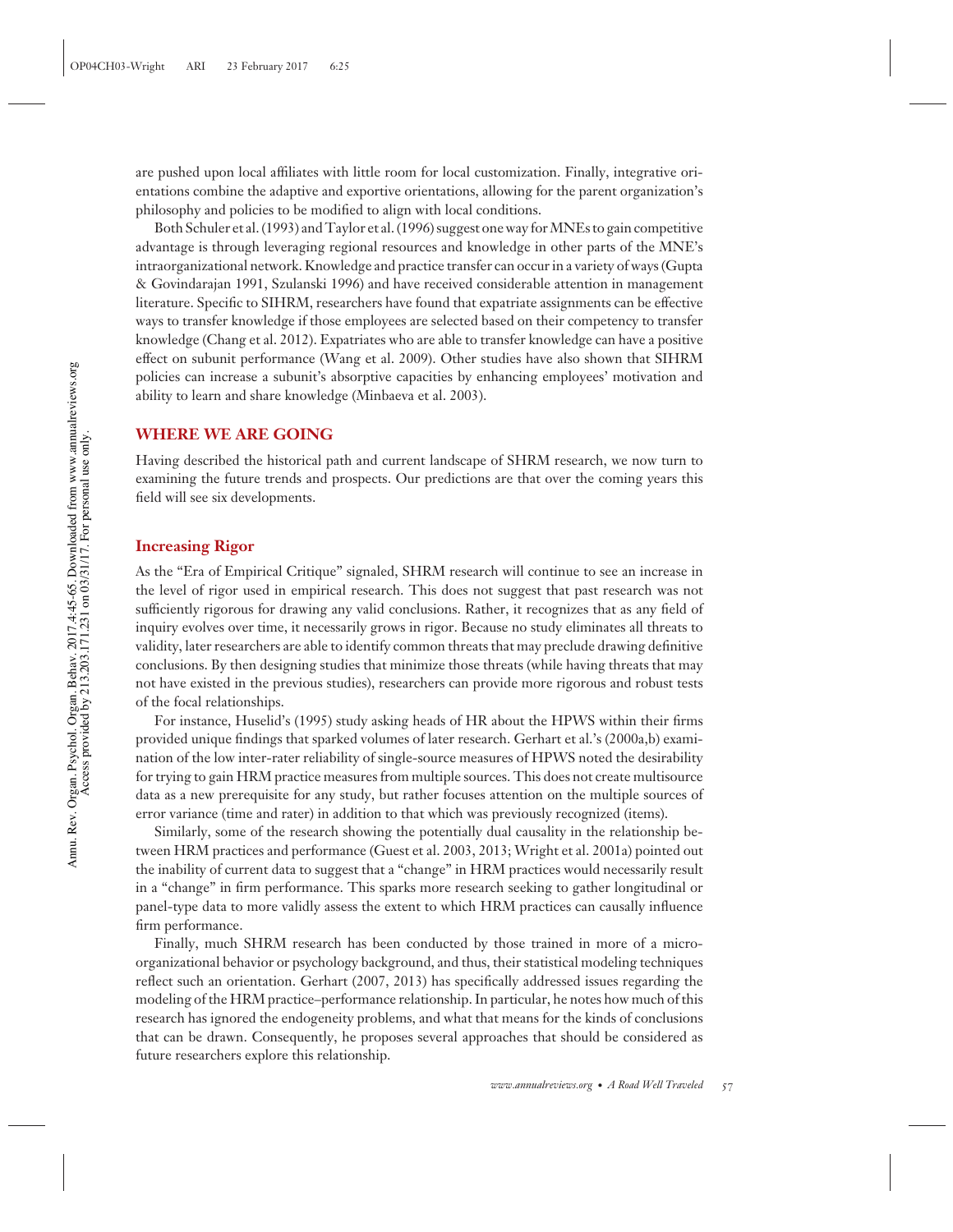#### **Increasing Multilevel**

As discussed previously, the field has evolved to increasingly recognize that the phenomena we study cross organizational, unit, and individual actors. Although studies can still focus singularly on one or another of these levels of analysis, we believe that research in this area will increasingly trend toward multilevel.

At a theoretical level, few attempts have been made to develop multilevel theories of SHRM. Probably the most extensive was that of Bowen & Ostroff (2004), who used communications theory as a way of explaining how HRM systems might impact individuals. However, even that attempt was not a clear multilevel theory of SHRM. Subsequent efforts by Wright & Nishii (2012) and Guest et al. (2013) have clearly stated the multilevel nature of the phenomenon. However, these would be better described as process models than true theories.

Empirical research, however, has increasingly brought multilevel analyses to bear. Studies such as Nishii et al.'s (2008) and Den Hartog et al.'s (2013) have simultaneously addressed organization and individual-level data. However, these might better be characterized as cross-level studies than comprehensive multilevel studies. However, as more sophisticated statistical techniques such as multilevel structural equation modeling are mastered by researchers in this area, we expect to see more extensive multilevel examinations in the SHRM literature.

#### **Increasing Global**

Whetten (2008) identified two approaches to the research of international business: theories of context and theories in context. Theories in context take existing theories (historically derived by Western academics) and place them in new settings. This research approach attempts to test one idea in different settings. This theory borrowing is the typical way international research is conducted. Traditional SHRM models, derived using largely American organizations and samples, are extrapolated by testing the same hypotheses using non-US samples. This approach can develop new theoretical insight by finding contexts in which existing empirical and theoretical research fails.

Theories of context look at how contexts challenge, change, or alter existing theories. Theories of context are focused on understanding what it is about the context that explains differences in observed behavior. To develop more theories of context, Whetten suggests creating crossnational research teams to incorporate alternative perspectives that may lead to new theoretical insights. One such example is Su et al. (2017), who find the Chinese context provides a different perspective on commitment and control HRM practices and that HRM systems that incorporate control-oriented practices (more acceptable in Chinese contexts) provide greater performance.

Specific avenues for potential future international SHRM research may include exploring the effect of culture congruity between parent and subunit countries on the effectiveness of knowledge and practice transfer, moving from both parent to subunit and subunit to parent. Additionally, future research may explore how corporate HR may partner with community leaders to fill gaps in necessary skills of the local workforce. Many developing countries do not have a sufficiently robust and formalized educational system to prepare their local labor market to participate in a global economy. This requires subunits to rely more heavily on expatriates who often fill short-term assignments that disrupt subunit continuity.

#### **Increasing Human Capital**

As previously discussed, early explorations in the area of SHRM had human resources (people) as a central variable. Writers discussed the implications for different strategies on the different kinds of people needed, the different skills necessary, and the different behaviors required (Wright & McMahan 1992). However, after Huselid (1995) demonstrated the link between HRM practices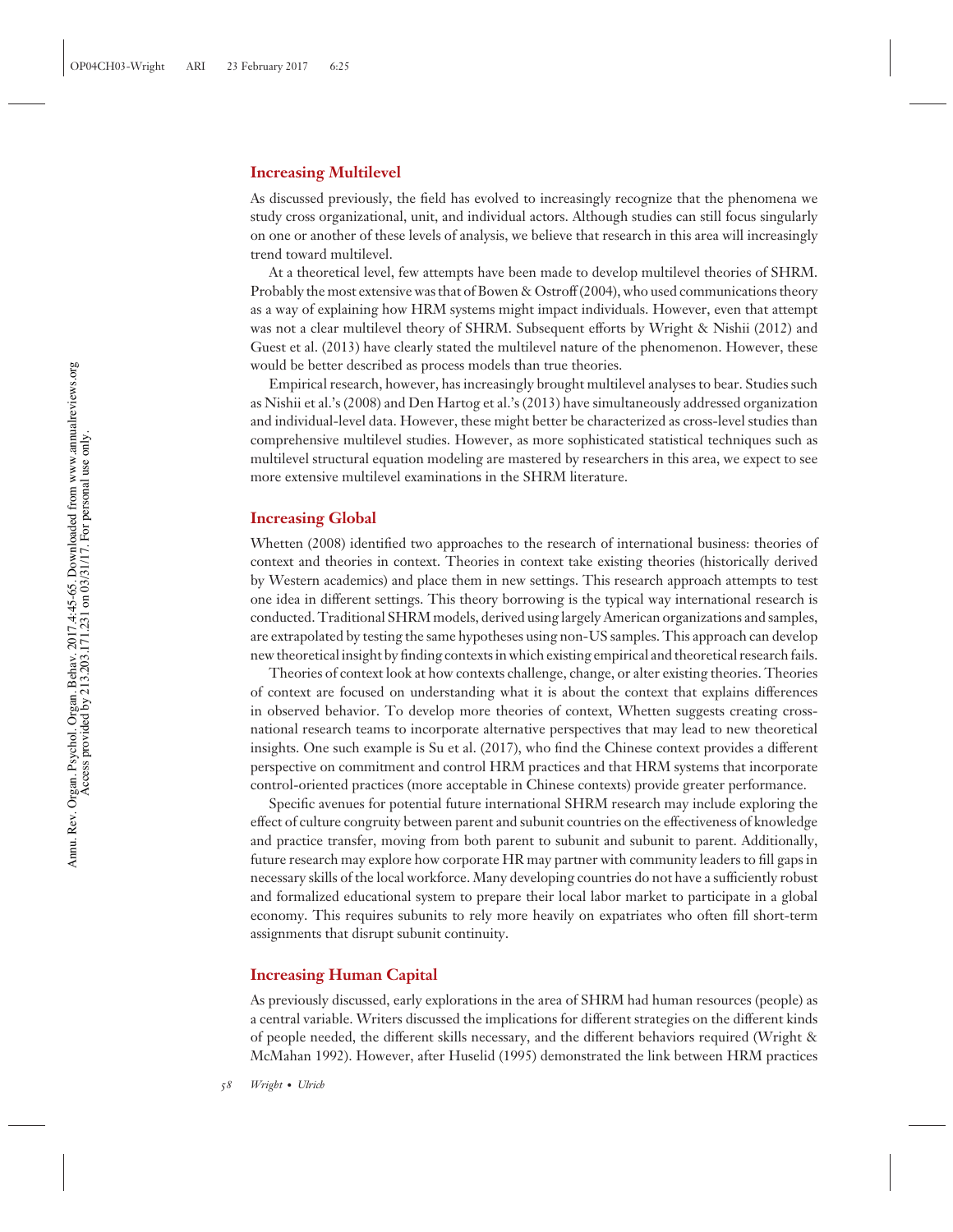and performance, many researchers diverted their focus from the actual people to the practices that allegedly impact those people.

Although HRM practices still garner significant research attention, several researchers have re-engaged with examining the "humans" in SHRM. For instance, research on the HRMperformance linkage has increasingly attempted to specify the mediating mechanism through which HRM practices impact performance. Clearly this requires bringing several aspects of people into the equation, aspects such as skills (Wright et al. 1998), affect (Gong et al. 2009, Messersmith et al. 2011), and behaviors (Kehoe & Wright 2013, Messersmith et al. 2011).

#### **Increasing Integration with Strategy Researchers**

Several researchers have called for integrating strategy and HR literatures, particularly as a means of pursuing multilevel research (Aguinis et al. 2011, Huselid & Becker 2011). The emphasis on human capital has enabled traditional SHRM researchers to better connect with strategy researchers (Wright et al. 2014). Wright & McMahan (2011) noted that strategy researchers have increasingly attended to human capital as a critical strategic resource, yet focused very little on the practices that acquire, motivate, develop, and retain that human capital. HRM researchers, however, had focused more on the HRM practices–performance relationship and less on the actual human capital. In addition, strategy researchers have a deeper understanding of organizational-level strategy processes, whereas HRM researchers tend to have greater knowledge of individual- and team-level processes. Consequently, bringing these two complementary perspectives and knowledge bases together can result in significantly greater progress than these two fields progressing independently of one another.

As an effort to bring these two fields together, the Strategic Management Society (SMS) created the Strategic Human Capital Interest Group. This interest group focuses on the links among strategy, human capital, and firm performance, and has attracted a variety of researchers from HRM, organizational behavior, strategy, organization theory, and economics. As Wright et al. (2014) note, however, bringing these divergent groups together does not necessarily mean cooperation will take place because of their disciplinary divides (Molloy et al. 2010). In their special issue on human capital they discovered that researchers from different fields bring diverse paradigms regarding what good research looks like. Consequently, they discovered that papers liked by strategy reviewers were hated by HRM reviewers and vice versa. Certainly, these divides have not yet been bridged.

However, these researchers increasingly interact with one another across SMS meetings as well as other smaller, more focused conferences (Nyberg & Wright 2015). Such conferences serve as platforms for facilitating communications, learning one another's languages, and better understanding and appreciating alternative research paradigms.

#### **Increasing Integration with Practice**

Interestingly, as we noted at the beginning of this article, early work in SHRM had a pointedly practice-oriented tone. However, probably in efforts to make the field relevant in more academically oriented journals such as *AMJ* and *AMR*, the field drifted into more theoretically deep and empirically rigorous emphases. Again, this created a situation where two streams of SHRM writing developed relatively independent of one another. Consequently, academic writings became less linked to what is going on in practice (Kryscynski & Ulrich 2015), and practice-oriented writers became less concerned about rigor.

For example, David Kryscynski writes, "As I evaluate my own research I find several core theoretical arguments that create interesting theoretical contributions but do not pass the sniff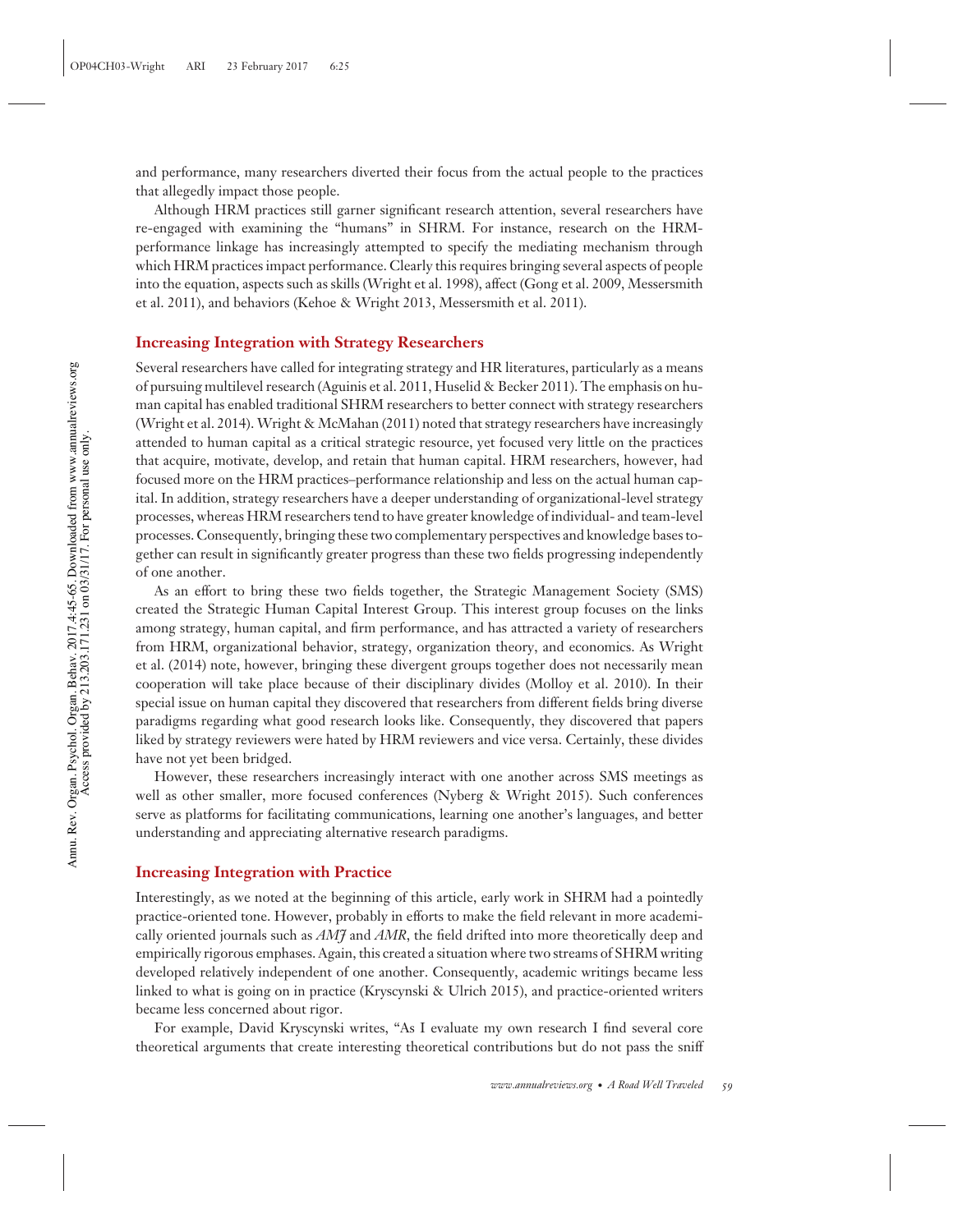test in practice. These arguments pass the academic sniff test by effectively identifying assumptions and/or theories in tension, but practicing managers would not relate to the phenomena I describe *...* ." (Kryscynski & Ulrich 2015, p. 367). World-renown consultant Dave Ulrich writes, "I*...* write the article with real concern. Managers are often lured by the newest, shiniest toy (in this case popular or new management practice). They implement the new management practice with good intent, but lack a thorough understanding of why, when, or how the new toy really works. Absent rigorous theory, management best practice is isolated and illusory" (Kryscynski & Ulrich 2015, p. 367).

Evidence seems to be mounting that this theory-practice gap may be slowly closing. The advent of several academic centers such as the Center for Effective Organizations (University of Southern California), the Center for Advanced HR Studies (Cornell University), and the Center for Executive Succession (University of South Carolina), to name a few, links researchers with executives. The increased interaction provides executives with an increased appreciation for the evidence-based findings that can help them better manage their workforces. Simultaneously it puts the real problems, challenges, and issues faced by firms front and center for researchers, who can then apply their theory/research skills and attention to providing more evidence-based guidelines to help firms perform more effectively (see **Table 1** for opportunities for future research).

#### **Table 1 Opportunities for future research**

| <b>Opportunities for future</b>                 |                                                                                                                                                                                                                                                                                                                 |
|-------------------------------------------------|-----------------------------------------------------------------------------------------------------------------------------------------------------------------------------------------------------------------------------------------------------------------------------------------------------------------|
| research                                        | <b>Suggestions</b>                                                                                                                                                                                                                                                                                              |
| Increased rigor                                 | SHRM research could<br>■ Use multiple raters and data sources to improve reliability<br>Temporally separate independent and dependent variables to establish causal direction<br>■ Test and control for endogenous variables                                                                                    |
| Increased multilevel                            | SHRM research could<br>Develop theoretical models that describe multilevel phenomenon through emergence processes<br>ш<br>Use different levels to test multilevel and cross-level effects (e.g., individual-unit,<br>unit-organization, organization-industry, organization-national)                           |
| Increased global                                | SHRM research could<br>Distinguish between theories of context and theories in context<br>ш<br>Increase use of cross-national samples<br>Explore transnational intraorganizational networks<br>ш                                                                                                                |
| Increased human capital                         | SHRM research could<br>Develop theoretical specificity concerning which and why certain individual KSAOs affect<br>щ<br>outcomes<br>Increase granularity of human capital measures                                                                                                                              |
| Increased integration with<br>strategy research | SHRM researchers could<br>Focus on leveraging human capital compared to managing human capital<br>Read literature from strategy, economics, or other fields to learn vernacular<br>Incorporate new methodologies, including data sources and analytical tools<br>щ                                              |
| Increased integration with<br>practice          | Academics and practitioners can partner to<br>Help academic research have real-world relevance<br>■<br>Improve the theoretical foundation of practice-oriented research<br>Pair rich practitioner data with corresponding academic rigor<br>Distribute academic findings through practice-oriented publications |

Abbreviations: KSAOs, knowledge, skills, and other characteristics; SHRM, strategic human resource management.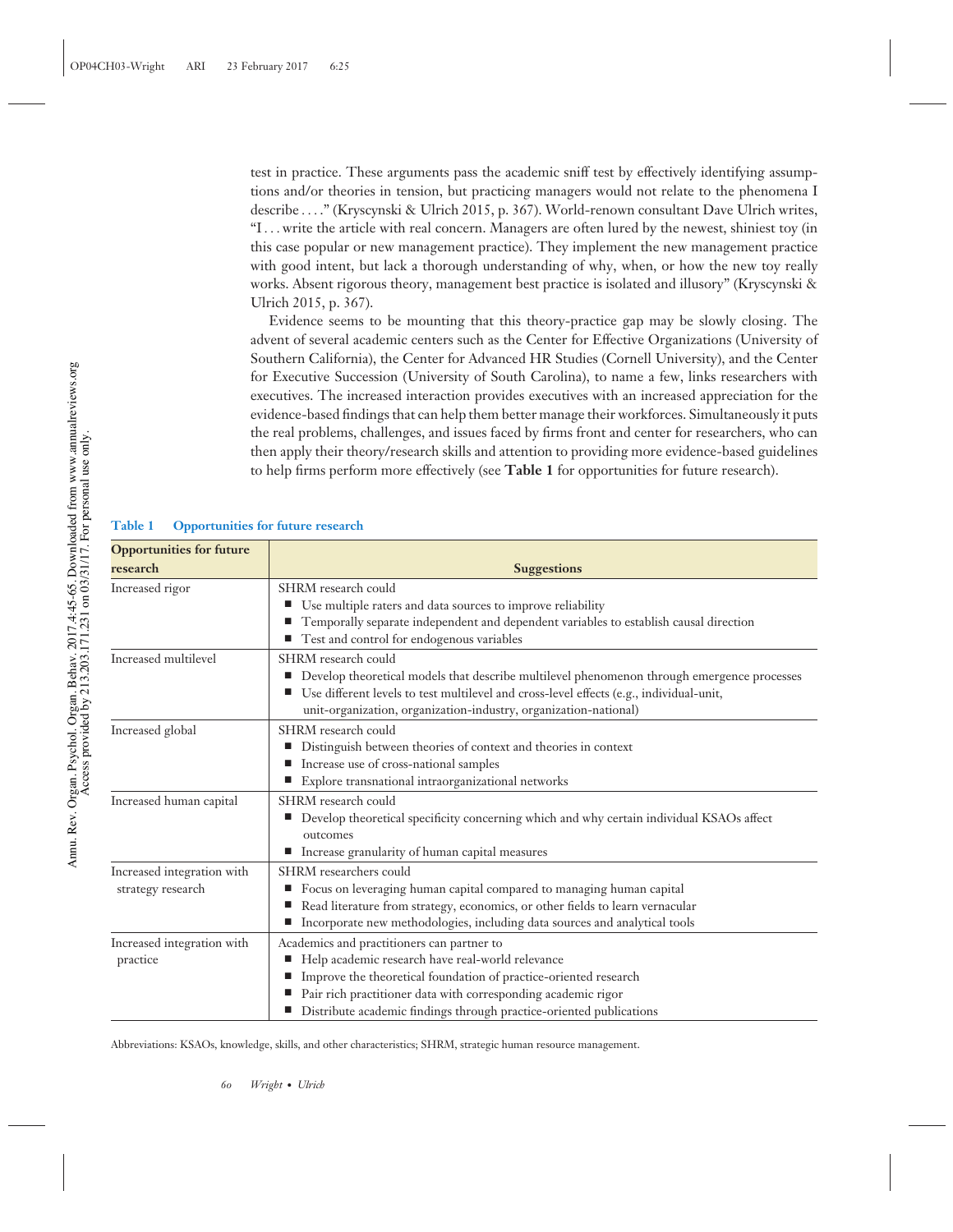#### **CONCLUSION**

The field of SHRM has moved beyond infancy and adolescence to a state of relative maturity. Tremendous theoretical and empirical progress has occurred over the past almost 40 years. Several consistent findings, such as the positive relationship between HRM practices and performance, have been revealed, albeit with numerous questions about the nature of causality in this relationship. The field has expanded in terms of methodologies, areas of focus, geographic representation (of both researchers and data sets), and theoretical frameworks.

Our hope and expectation is that these trends will continue over the next 40 years. As people become more and more critical to organizational success, the management of them as both strategic resources and human beings worthy of dignity and respect increases in importance. We hope that this article helps to guide research in this area that helps organizations to become more effective and the people working in them to experience greater satisfaction and personal growth.

#### **DISCLOSURE STATEMENT**

The authors are not aware of any affiliations, memberships, funding, or financial holdings that might be perceived as affecting the objectivity of this review.

#### **LITERATURE CITED**

- Aguinis H, Boyd BK, Pierce CA, Short JC. 2011. Walking new avenues in management research methods and theories: bridging micro and macro domains. *J. Manag.* 37:395–403
- Aguinis H,Werner S, Abbott JL, Angert C, Park JH, Kohlhausen D. 2010. Customer-centric science: reporting significant research results with rigor, relevance, and practical impact in mind. *Organ. Res. Methods* 13:515– 39
- Arthur JB. 1994. Effects of human resource systems on manufacturing performance and turnover. *Acad. Manag. J.* 37(3):670–87
- Appelbaum E, Bailey T, Berg P, Kalleberg AL. 2001. Do high performance work systems pay off? In *Research in the Sociology of Work*, Vol. 10: *The Transformation of Work*, ed. S Vallas, pp. 85–107. Bingley, UK: Emerald Gr. Publ. Ltd.
- Baird L, Meshoulam I. 1988. Managing two fits of strategic human resource management. *Acad. Manag. Rev.* 13(1):116–28
- Barney J. 1991. Firm resources and sustained competitive advantage. *J. Manag.* 17(1):99–120
- Barney J, Clark DN. 2007. *Resource-Based Theory*. New York: Oxford Univ. Press
- Barney J, Wright PM. 1998. On becoming a strategic partner: the role of human resources in gaining competitive advantage. *Hum. Resour. Manag.* 37(1):31–46
- Bartlett CA, Ghoshal S. 1998. *Managing Across Borders*. Boston: Harvard Bus. Sch. Press. 2nd ed.
- Batt R. 2002. Managing customer services: human resource practices, quit rates, and sales growth.*Acad. Manag. J.* 45(3):587–97
- Becker BE, Gerhart B. 1996. The impact of human resource management on organizational performance: progress and prospects. *Acad. Manag. J.* 39(4):779–801
- Becker GS. 1964. *Human Capital*. New York: Columbia Univ. Press
- Beer M, Spector B, Lawrence PR, Mills DQ, Walton RE. 1984. *Managing Human Assets*. New York: The Free Press
- Beltrán-Martín I, Roca-Puig V, Escrig-Tena A, Bou-Llusar JC. 2008. Human resource flexibility as a mediating variable between high performance work systems and performance. *J. Manag.* 34(5):1009–44
- Bhattacharya M, Gibson DE, Doty DH. 2005. The effects of flexibility in employee skills, employee behaviors, and human resource practices on firm performance. *J. Manag.* 31(4):622–40
- Blau PM. 1964. *Exchange and Power in Social Life*. Piscataway, NJ: Transact. Publ.
- Bowen DE, Ostroff C. 2004. Understanding HRM–firm performance linkages: the role of the "strength" of the HRM system. *Acad. Manag. Rev.* 29(2):203–21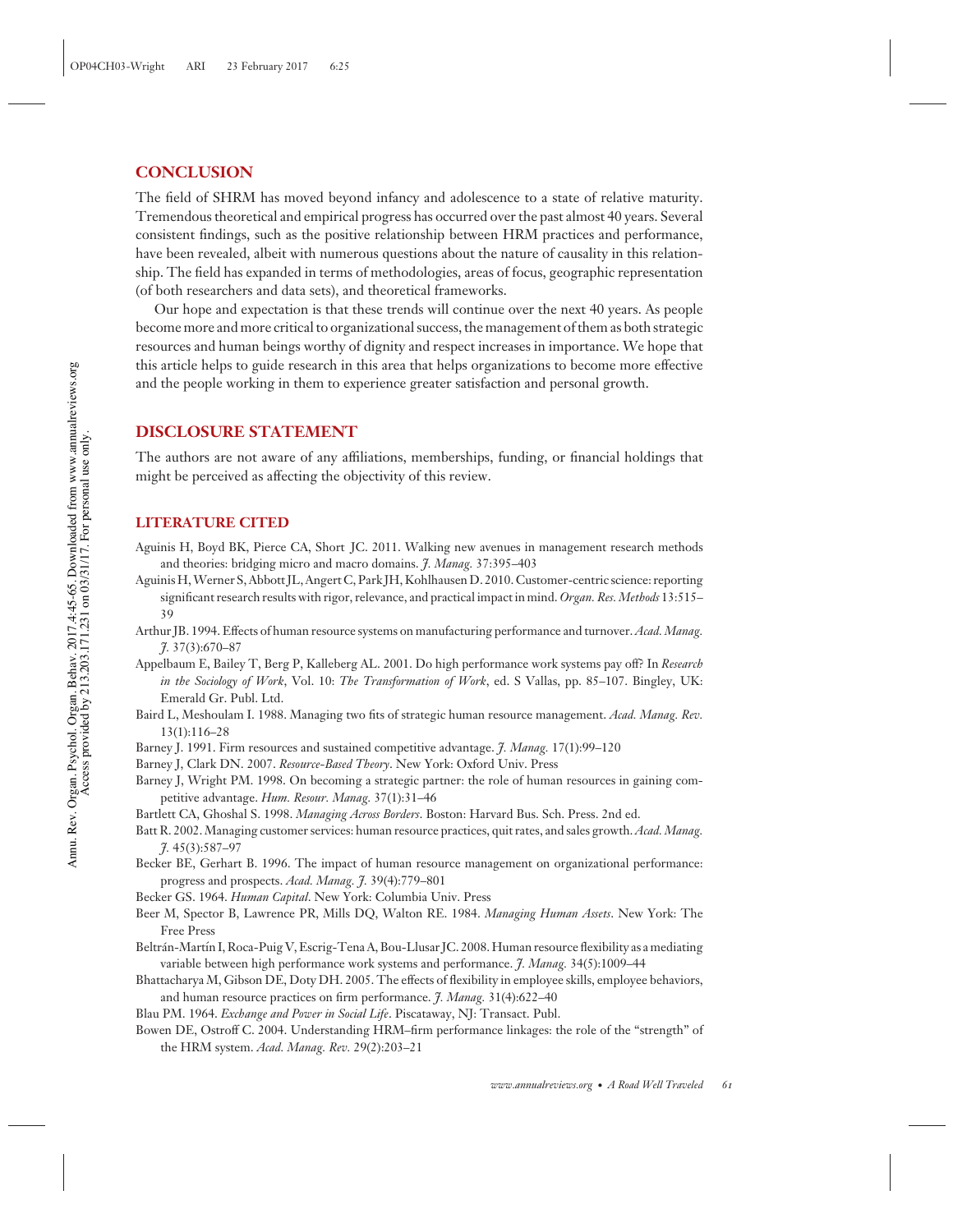- Boxall P. 1996. The strategic HRM debate and the resource-based view of the firm. *Hum. Resour. Manag. J.* 6(3):59–75
- Buckley PJ, Casson M. 1976. *The Future of the Multinational Enterprise*. New York: Homes & Meier Publ.
- Campbell BA, Coff RW, Kryscynski D. 2012. Rethinking sustained competitive advantage from human capital. *Acad. Manag. Rev.* 37(3):376–95
- Cappelli P, Neumark D. 2001. Do "high-performance" work practices improve establishment-level outcomes? *Ind. Labor Relat. Rev.* 54(4):737–75
- Chadwick C, Dabu A. 2008. Human resources, human resource management, and the competitive advantage of firms: toward a more comprehensive model of causal linkages. *Organ. Sci.* 20(1):253–72
- Chang S, Gong Y, Way SA, Jia L. 2013. Flexibility-oriented HRM systems, absorptive capacity, and market responsiveness and firm innovativeness. *J. Manag.* 39(7):1924–51
- Chang Y-Y, Gong Y, Peng MW. 2012. Expatriate knowledge transfer, subsidiary absorptive capacity, and subsidiary performance. *Acad. Manag. J.* 55(4):927–48
- Coase RH. 1937. The nature of the firm. *Economica* 4(16):386–405
- Collins CJ, Clark KD. 2003. Strategic human resource practices, top management team social networks, and firm performance: the role of human resource practices in creating organizational competitive advantage. *Acad. Manag. J.* 46(6):740–51
- Combs J, Liu Y, Hall A, Ketchen D. 2006. How much do high-performance work practices matter? A metaanalysis of their effects on organizational performance. *Pers. Psychol.* 59(3):501–28
- Delery JE, Doty DH. 1996. Modes of theorizing in strategic human resource management: tests of universalistic, contingency, and configurational performance predictions. *Acad. Manag. J.* 39(4):802–35
- Den Hartog DN, Boon C, Verburg RM, Croon MA. 2013. HRM, communication, satisfaction, and perceived performance: a cross-level test. *J. Manag.* 39(6):1637–65
- DiMaggio PJ, Powell WW. 1983. The iron cage revisited: institutional isomorphism and collective rationality in organizational fields. *Am. Sociol. Rev.* 48(2):147–60
- Dyer L. 1985. Strategic human resources management and planning. *Res. Pers. Hum. Resour. Manag.* 3(1):30
- Fombrun CJ, Tichy NM, Devanna MA, eds. 1984. *Strategic Human Resource Management*. New York: Wiley
- Foulkes FK. 1975. The expanding role of the personnel function. *Harvard Bus. Rev.* 53(2):71–84
- Gardner TM, Wright PM, Moynihan LM. 2011. The impact of motivation, empowerment, and skillenhancing practices on aggregate voluntary turnover: the mediating effect of collective affective commitment. *Pers. Psychol.* 64(2):315–50
- Gerhart B. 2007. Modeling HRM and performance linkages. In *The Oxford Handbook of Human Resource Management*, ed. P Boxall, J Purcell, PM Wright, pp. 552–80. Oxford, UK: Oxford Univ. Press
- Gerhart B. 2013. Research on human resources and effectiveness: some methodological challenges. See Paauwe et al. 2013, pp. 149–71
- Gerhart B, Wright PM, McMahan GC. 2000a. Measurement error in research on the human resources and firm performance relationship: further evidence and analysis. *Pers. Psychol.* 53(4):855–72
- Gerhart B, Wright PM, McMahan GC, Snell SA. 2000b. Measurement error in research on human resources and firm performance: How much error is there and how does it influence effect size estimates? *Pers. Psychol.* 53(4):803–34
- Gong Y, Law KS, Chang S, Xin KR. 2009. Human resources management and firm performance: the differential role of managerial affective and continuance commitment. *J. Appl. Psychol.* 94(1):263
- Guest DE, Michie J, Conway N, Sheehan M. 2003. Human resource management and corporate performance in the UK. *Br. J. Ind. Relat.* 41(2):291–314
- Guest DE, Wright P, Paauwe J. 2013. Progress and prospects. See Paauwe et al. 2013, pp. 197–205
- Gupta AK, Govindarajan V. 1991. Knowledge flows and the structure of control within multinational corporations. *Acad. Manag. Rev.* 16(4):768–92
- Harzing A-W. 2000. An empirical analysis and extension of the Bartlett and Ghoshal typology of multinational companies. *J. Int. Bus. Stud.* 31(1):101–20
- Huselid MA. 1995. The impact of human resource management practices on turnover, productivity, and corporate financial performance. *Acad. Manag. J.* 38(3):635–72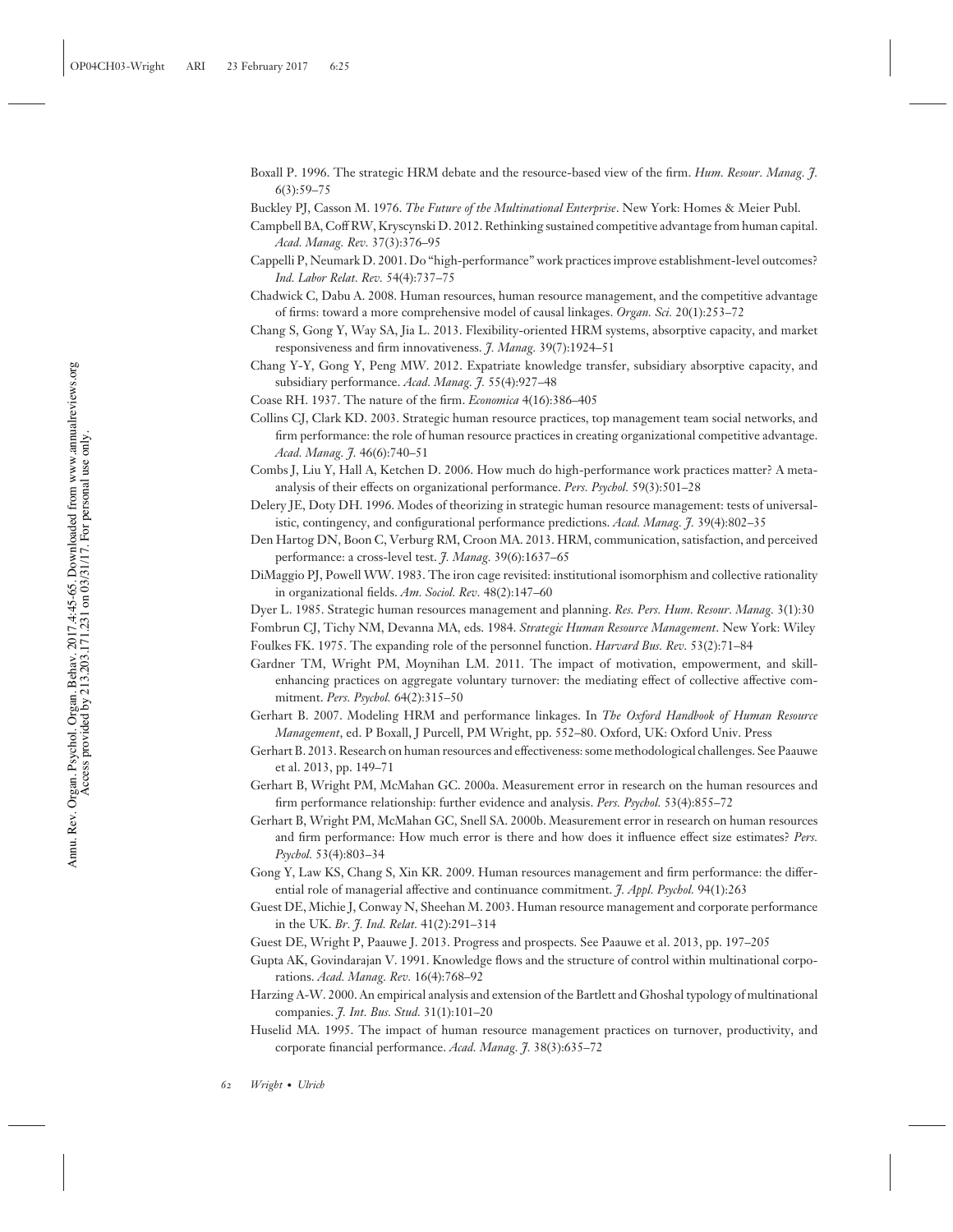- Huselid MA, Becker BE. 2000. Comment on "Measurement error in research on human resources and firm performance: How much error is there and how does it influence effect size estimates?" by Gerhart, Wright, Mc Mahan, and Snell. *Pers. Psychol.* 53(4):835–54
- Huselid MA, Becker BE. 2011. Bridging macro and micro domains: Workforce differentiation and strategic human resource management. *J. Manag.* 37:421–28

Hymer S. 1970. The efficiency (contradictions) of multinational corporations. *Am. Econ. Rev.* 60(2):441–48

- Jackson SE, Schuler RS, Carlos Rivero J. 1989. Organizational characteristics as predictors of personnel practices. *Pers. Psychol.* 42(4):727–86
- Jiang K, Lepak DP, Hu J, Baer JC. 2012. How does human resource management influence organizational outcomes? A meta-analytic investigation of mediating mechanisms. *Acad. Manag. J.* 55(6):1264–94
- Kaufman BE. 2014. The historical development of American HRM broadly viewed. *Hum. Resour. Manag. Rev.* 24(3):196–218
- Kaufman BE. 2015a. Evolution of strategic HRM as seen through two founding books: a 30th anniversary perspective on development of the field. *Hum. Resour. Manag.* 54(3):389–407
- Kaufman BE. 2015b. Market competition, HRM, and firm performance: the conventional paradigm critiqued and reformulated. *Hum. Resour. Manag. Rev.* 25(1):107–25
- Kaufman BE. 2015c. The RBV theory foundation of strategic HRM: critical flaws, problems for research and practice, and an alternative economics paradigm. *Hum. Resour. Manag. J.* 25(4):516–40
- Kehoe RR, Wright PM. 2013. The impact of high-performance human resource practices on employees' attitudes and behaviors. *J. Manag.* 39(2):366–91
- Ketkar S, Sett PK. 2009. HR flexibility and firm performance: analysis of a multi-level causal model. *Int. J. Hum. Resour. Manag.* 20(5):1009–38
- Kostova T. 1999. Transnational transfer of strategic organizational practices: a contextual perspective. *Acad. Manag. Rev.* 24(2):308–24
- Kryscynski D, Ulrich D. 2015. Making strategic human capital relevant: a time-sensitive opportunity. *Acad. Manag. Perspect.* 29(3):357–69
- Lado AA, Wilson MC. 1994. Human resource systems and sustained competitive advantage: a competencybased perspective. *Acad. Manag. Rev.* 19(4):699–727
- Langevin-Heavey A, Beijer SE, Federman J, Hermans M, Klein F, et al. 2013. Measurement of human resource practices: issues regarding scale, scope, source and substantive content. See Paauwe et al. 2013, pp. 129–48
- Lengnick-Hall CA, Lengnick-Hall ML. 1988. Strategic human resources management: a review of the literature and a proposed typology. *Acad. Manag. Rev.* 13(3):454–70
- Lepak DP, Snell SA. 1999. The human resource architecture: toward a theory of human capital allocation and development. *Acad. Manag. Rev.* 24(1):31–48
- Liao H, Toya K, Lepak DP, Hong Y. 2009. Do they see eye to eye? Management and employee perspectives of high-performance work systems and influence processes on service quality. *J. Appl. Psychol.* 94(2):371–91
- MacDuffie JP. 1995. Human resource bundles and manufacturing performance: organizational logic and flexible production systems in the world auto industry. *Ind. Labor Relat. Rev.* 48(2):197–221
- Messersmith JG, Patel PC, Lepak DP, Gould-Williams JS. 2011. Unlocking the black box: exploring the link between high-performance work systems and performance. *J. Appl. Psychol.* 96(6):1105–18
- Miles RE, Snow CC. 1984. Designing strategic human resources systems. *Organ. Dyn.* 13:36–52
- Minbaeva D, Pedersen T, Bjorkman I, Fey CF, Park HJ. 2003. MNC knowledge transfer, subsidiary absorptive ¨ capacity, and HRM. *J. Int. Bus. Stud.* 34(6):586–99
- Molloy JC, Ployhart RE, Wright PM. 2010. The myth of "the" micro–macro divide: bridging system-level and disciplinary divides. *J. Manag.* 37:581–609
- Nadler D, Tushman M. 1980. A diagnostic model for organizational behavior. In *Perspectives on Behavior in Organizations*, ed. JR Hackman, EE Lawler, LW Porter, pp. 83–100. New York: McGraw-Hill
- Nishii LH, Lepak DP, Schneider B. 2008. Employee attributions of the "why" of HR practices: their effects on employee attitudes and behaviors, and customer satisfaction. *Pers. Psychol.* 61(3):503–45
- Nyberg AJ, Wright PM. 2015. 50 years of human capital research: assessing what we know, exploring where we go. *Acad. Manag. Perspect.* 29(3):287–95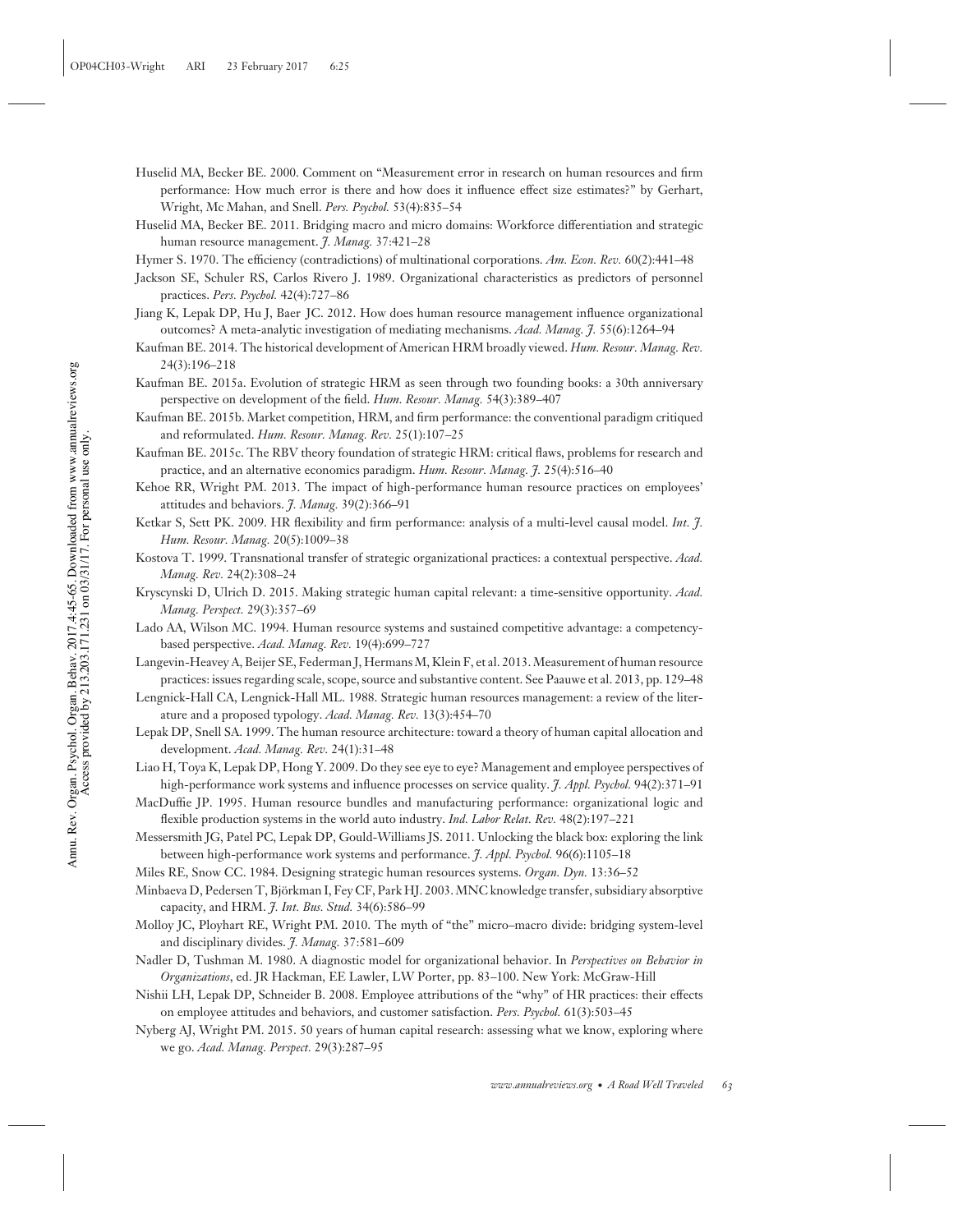- Ostroff C, Bowen DE. 2000. Moving HR to a higher level: HR practices and organizational effectiveness. In *Multilevel Theory, Research, and Methods in Organizations: Foundations, Extensions, and New Directions*, ed. KJ Klein, SWJ Kozlowski, pp. 211–66. San Francisco: Jossey-Bass
- Paauwe J, Guest DE, Wright P, eds. 2013. *HRM and Performance: Achievements and Challenges*. Chichester, UK: Wiley
- Porter ME. 1991. Towards a dynamic theory of strategy. *Strateg. Manag. J.* 12(S2):95–117
- Posthuma RA, Campion MC, Masimova M, Campion MA. 2013. A high performance work practices taxonomy integrating the literature and directing future research. *J. Manag.* 39(5):1184–220
- Schuler RS. 1992. Strategic human resources management: linking the people with the strategic needs of the business. *Organ. Dyn.* 21(1):18–32
- Schuler RS, Dowling PJ, De Cieri H. 1993. An integrative framework of strategic international human resource management. *J. Manag.* 19:419–59
- Shaw JD, Delery JE, Jenkins GD, Gupta N. 1998. An organization-level analysis of voluntary and involuntary turnover. *Acad. Manag. J.* 41(5):511–25

Snell SA. 1992. Control theory in strategic human resource management: the mediating effect of administrative information. *Acad. Manag. J.* 35(2):292–327

- Snell SA, Dean JW. 1992. Integrated manufacturing and human resource management: a human capital perspective. *Acad. Manag. J.* 35(3):467–504
- Stahl GK, Björkman I, Morris S, eds. 2012. *Handbook of Research in International Human Resource Management*. Cheltenham, UK: Edward Elgar. 2nd ed.
- Su Z-X, Wright PM. 2011. The effective human resource management system in transitional China: a hybrid of commitment and control practices. *Int. J. HRM* 23(10):2065–86
- Su Z-X, Wright PM, Ulrich MD. 2017. Going beyond the SHRM paradigm: examining four approaches to governing employees. *J. Manag*. In press. **<https://doi.org/10.1177/0149206315618011>**
- Szulanski G. 1996. Exploring internal stickiness: impediments to the transfer of best practice within the firm. *Strateg. Manag. J.* 17(S2):27–43
- Takeuchi R, Lepak DP, Wang H, Takeuchi K. 2007. An empirical examination of the mechanisms mediating between high-performance work systems and the performance of Japanese organizations. *J. Appl. Psychol.* 92(4):1069–83
- Taylor S, Beechler S, Napier N. 1996. Toward an integrative model of strategic international human resource management. *Acad. Manag. Rev.* 21(4):959–85
- Venkatraman N. 1989. The concept of fit in strategy research: toward verbal and statistical correspondence. *Acad. Manag. Rev.* 14(3):423–44
- Wall TD, Wood SJ. 2005. The romance of human resource management and business performance, and the case for big science. *Hum. Relat.* 58(4):429–62
- Wang S, Tong TW, Chen G, Kim H. 2009. Expatriate utilization and foreign direct investment performance: the mediating role of knowledge transfer. *J. Manag.* 35(5):1181–206
- Way SA. 2002. High performance work systems and intermediate indicators of firm performance within the US small business sector. *J. Manag.* 28(6):765–85
- Way SA, Tracey JB, Fay CH,Wright PM, Snell SA, et al. 2015. Validation of a multidimensional HR flexibility measure. *J. Manag.* 41(4):1098–131
- Way SA, Tracey JB, Wright PM. 2016. HR flexibility: precursors and the contingent impact on firm financial performance. *Hum. Resour. Manag.* In press
- Whetten DA. 2008. An examination of the interface between context and theory applied to the study of Chinese organizations. *Manag. Organ. Rev.* 5(1):29–55
- Williamson OE. 1981. The economics of organization: the transaction cost approach. *Am. J. Sociol.* 87(3):548– 77
- Wright PM, Coff R, Moliterno TP. 2014. Strategic human capital crossing the great divide. *J. Manag.* 40(2):353–70
- Wright PM, Dunford BB, Snell SA. 2001a. Human resources and the resource based view of the firm. *J. Manag.* 27(6):701–21
- Wright PM, Gardner TM, Moynihan LM, Allen MR. 2005. The relationship between HR practices and firm performance: examining causal order. *Pers. Psychol.* 58(2):409–46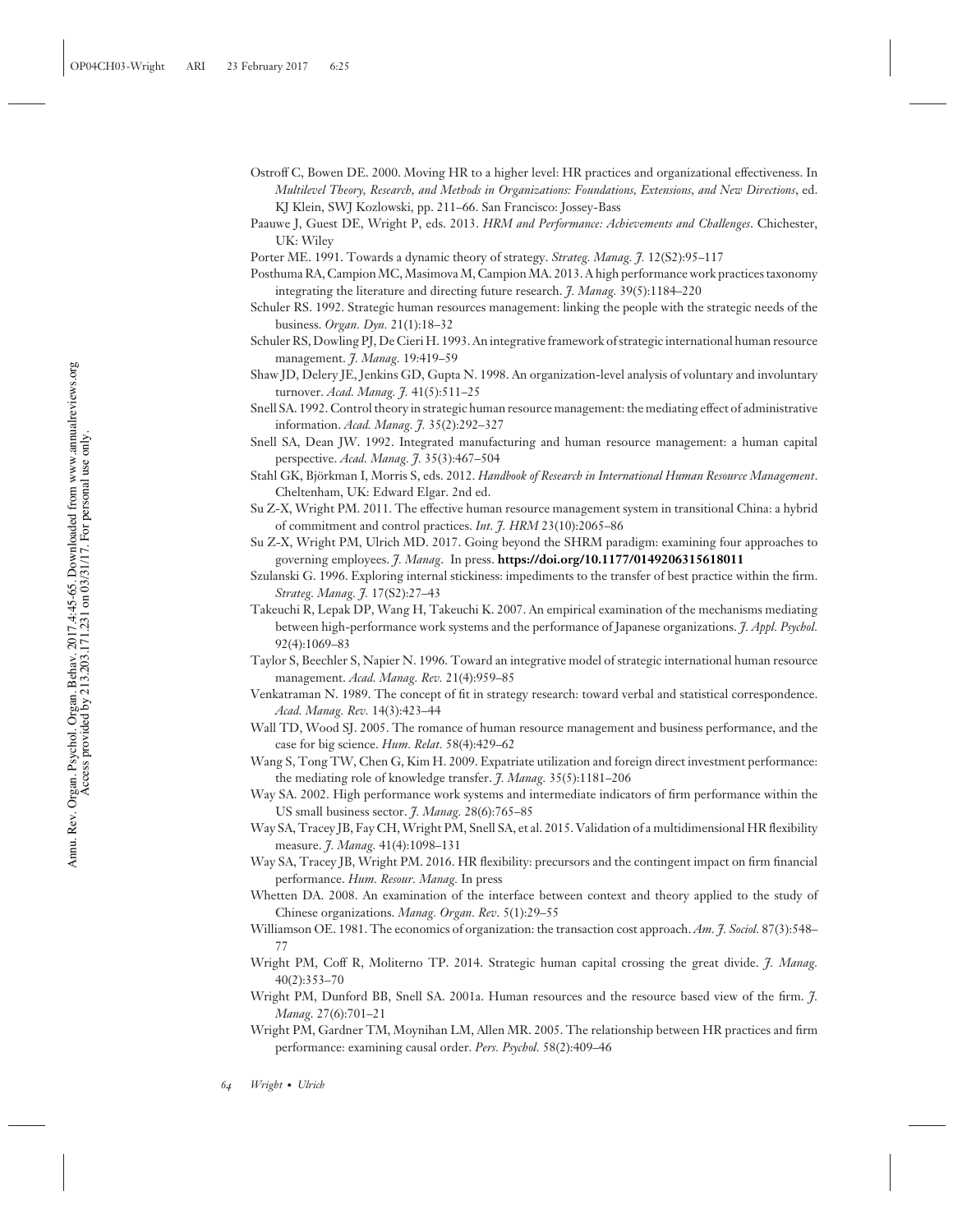- Wright PM, Gardner TM, Moynihan LM, Park HJ, Gerhart B, Delery JE. 2001b. Measurement error in research on human resources and firm performance: additional data and suggestions for future research. *Pers. Psychol.* 54(4):875–901
- Wright PM, McMahan GC. 1992. Theoretical perspectives for strategic human resource management. *J. Manag.* 18(2):295–320
- Wright PM, McMahan GC. 2011. Exploring human capital: putting "human" back into strategic human resource management. *Hum. Resour. Manag. J.* 21(2):93–104
- Wright PM, McMahan GC, McCormick B, Sherman WS. 1998. Strategy, core competence, and HR involvement as determinants of HR effectiveness and refinery performance. *Hum. Resour. Manag.* 37(1):17–29
- Wright PM, McMahan GC, McWilliams A. 1994. Human resources and sustained competitive advantage: a resource-based perspective. *Int. J. Hum. Resour. Manag.* 5(2):301–26
- Wright PM, Nishii LH. 2012. Strategic HRM and organizational behaviour: integrating multiple levels of analysis. In *Innovations in HR*, ed. DE Guest, pp. 97–110. Oxford, UK: Oxford Univ. Press
- Wright PM, Sherman S. 1999. Failing to find fit in strategic human resource management: theoretical and empirical problems. In *Research in Personnel and Human Resource Management*, Vol. 4, ed. P Wright, L Dyer, J Boudreau, G Milkovich, pp. 53–74. Greenwich, CT: JAI Press
- Wright PM, Snell SA. 1998. Toward a unifying framework for exploring fit and flexibility in strategic human resource management. *Acad. Manag. Rev.* 23(4):756–72
- Youndt MA, Snell SA, Dean JW, Lepak DP. 1996. Human resource management, manufacturing strategy, and firm performance. *Acad. Manag. J.* 39(4):836–66

#### RELATED RESOURCES

- Ketkar S, Sett PK. 2010. Environmental dynamism, human resource flexibility, and firm performance: analysis of a multi-level causal model. *Int. J. Hum. Resour. Manag.* 21(8):1173–206
- Paauwe J, Boon C, Boselie P, Den Hartog D. 2013. Reconceptualizing fit in strategic human resource management: "Lost in translation?" In *HRM and Performance: Achievements and Challenges*, ed. J Paauwe, D Guest, P Wright, pp. 61–77. Chichester, UK: Wiley
- Paauwe J, Guest D, Wright P. 2013. HRM and performance: What do we know and where should we go? In *HRM and Performance: Achievements and Challenges*, ed. J Paauwe, D Guest, P Wright, pp. 1–13. Chichester, UK: Wiley
- Ployhart RE, Nyberg AJ, Reilly G, Maltarich MA. 2014. Human capital is dead; long live human capital resources! *J. Manag.* 40(2):371–98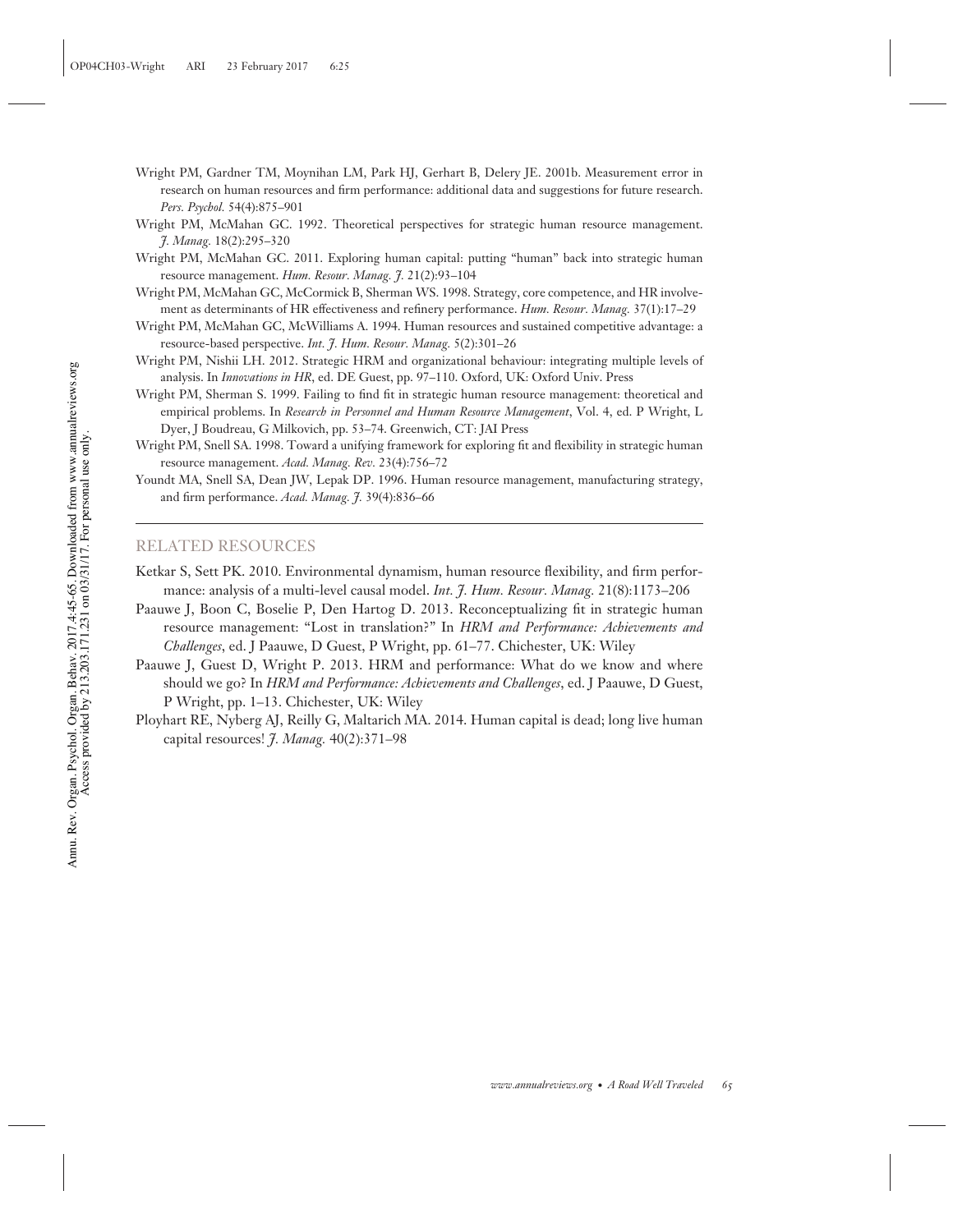#### **Annual Review of Organizational Psychology and Organizational Behavior**

## Volume 4, 2017 Contents